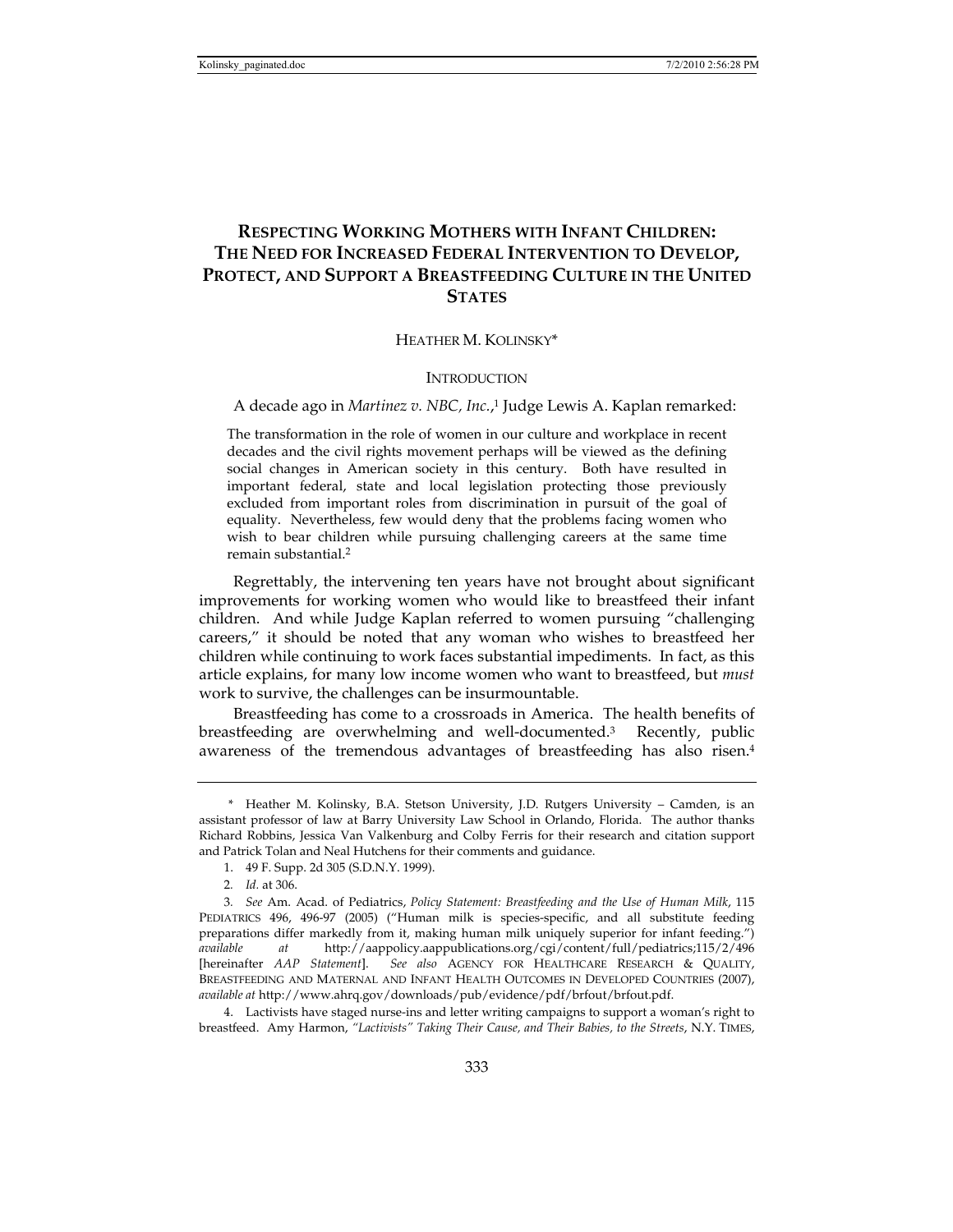Legislation in nearly every state seeks to protect a woman's right to breastfeed her child in any public place where she has a right to be.<sup>5</sup> Stronger notices have been proposed for infant formula to acknowledge that "breast milk is more beneficial to infants than infant formula."6 The federal government has even implemented some limited programs to promote breastfeeding.7 Yet, even with these advances, working women still face obstacles to breastfeeding their children,<sup>8</sup> particularly job-related impediments when they return to work.<sup>9</sup>

Federal legislation should be required to consolidate protections that have originated in the states and private corporations into a comprehensive federal policy that recognizes, values, and encourages a woman's unique ability to breastfeed. Breastfeeding women must be protected from discrimination, and comprehensive federal laws must be enacted to provide meaningful support for all breastfeeding mothers who return to the workplace. This article will address

 7. In response to the Healthy People 2010 initiative, the United States Department of Health and Human Services established the Office on Women's Health. *See* www.4woman.gov (last visited Mar. 31, 2010). The OWH launched the "Babies were born to be breastfed" public service campaign in 2004. Press Release, U.S. Dep't of Health & Human Serv., Public Service Campaign to Promote Breastfeeding Awareness Launched (June 4, 2004) (*available at* http://www.hhs.gov/news/ press/2004pres/20040604.html). The campaign, developed in conjunction with the Ad Council, ran in print media and on television and radio. *See* www.4woman.gov/breastfeeding/index.cfm?page=adcouncil. The United States Breastfeeding Committee was established in 1998 and has as its mission the protection, promotion, and support of breastfeeding in the United States. *See* http://www.usbreastfeeding.org/AboutUs/tabid/53/ Default.aspx (last visited Mar. 31, 2010).

8*. See, e.g.*, Derungs v. Wal-Mart Stores, Inc., 374 F.3d 428, 440 (6th Cir. 2004) (finding that department store's ban on public breastfeeding was not discriminatory under Ohio's public accommodation statute). Ohio passed a law protecting breastfeeding in public in 2005. OHIO REV. CODE ANN. § 3781.55 (West 2006) ("A mother is entitled to breast-feed her baby in any location of a place of public accommodation wherein the mother otherwise is permitted. 'Place of public accommodation' has the same meaning as in section 4112.01 of the Revised Code.").

 9. Some impediments include lack of access to appropriate facilities and break time to nurse or pump breast milk. *See* Shana M. Christrup, *Breastfeeding in the American Workplace*, 9 AM. U. J. GENDER SOC. POL'Y & L. 471, 481 (2001) (noting that difficulties in the workplace include finding time and a convenient area to express milk). *See also* Alan S. Ryan & Gilbert A. Martinez, *Breast-Feeding and the Working Mother: A Profile*, 83 PEDIATRICS 524, 530 (1989), *available at* http:// pediatrics.aappublications.org/cgi/content/abstract/83/4/524. This article will examine, in part, how little progress has been made at the federal level since Christrup reported on the state of breastfeeding in the American workplace in 2001.

June 7, 2005, at B3. When a women was asked to cover up or nurse in the bathroom at a Starbucks in Silver Spring, Maryland, more than 100 mothers, fathers, and infants protested at the store the following week. *See* Maureen Minehan, *Advocates Lobby for Breastfeeding Rights in Public . . . and at Work*, 21 EMP. ALERT 1 (Nov. 18, 2004).

 <sup>5.</sup> As of 2009, forty-four states, the District of Columbia, and the Commonwealth of Puerto Rico protected a mother's right to breastfeed in public. *See, e.g.*, ALASKA STAT. § 29.25.080 (2008); COLO. REV. STAT. ANN. § 25-6-302 (2008) ("A mother may breastfeed in any place she has a right to be."); N.J. STAT. ANN. § 26:4B-4 (West 2007).

 <sup>6.</sup> Sen. Thomas R. Harkin introduced the HeLP America Act in 2005. S. 1074, 109th Cong. (2005). The act provides, in part, that infant formula be deemed mislabeled unless it contained the statement: "The United States Department of Health and Human Services has determined that: (1) breast-feeding is the ideal method of feeding and nurturing infants; (2) breast milk is the most complete form of nutrition for infants; and (3) breast milk is more beneficial to infants than infant formula." *Id.*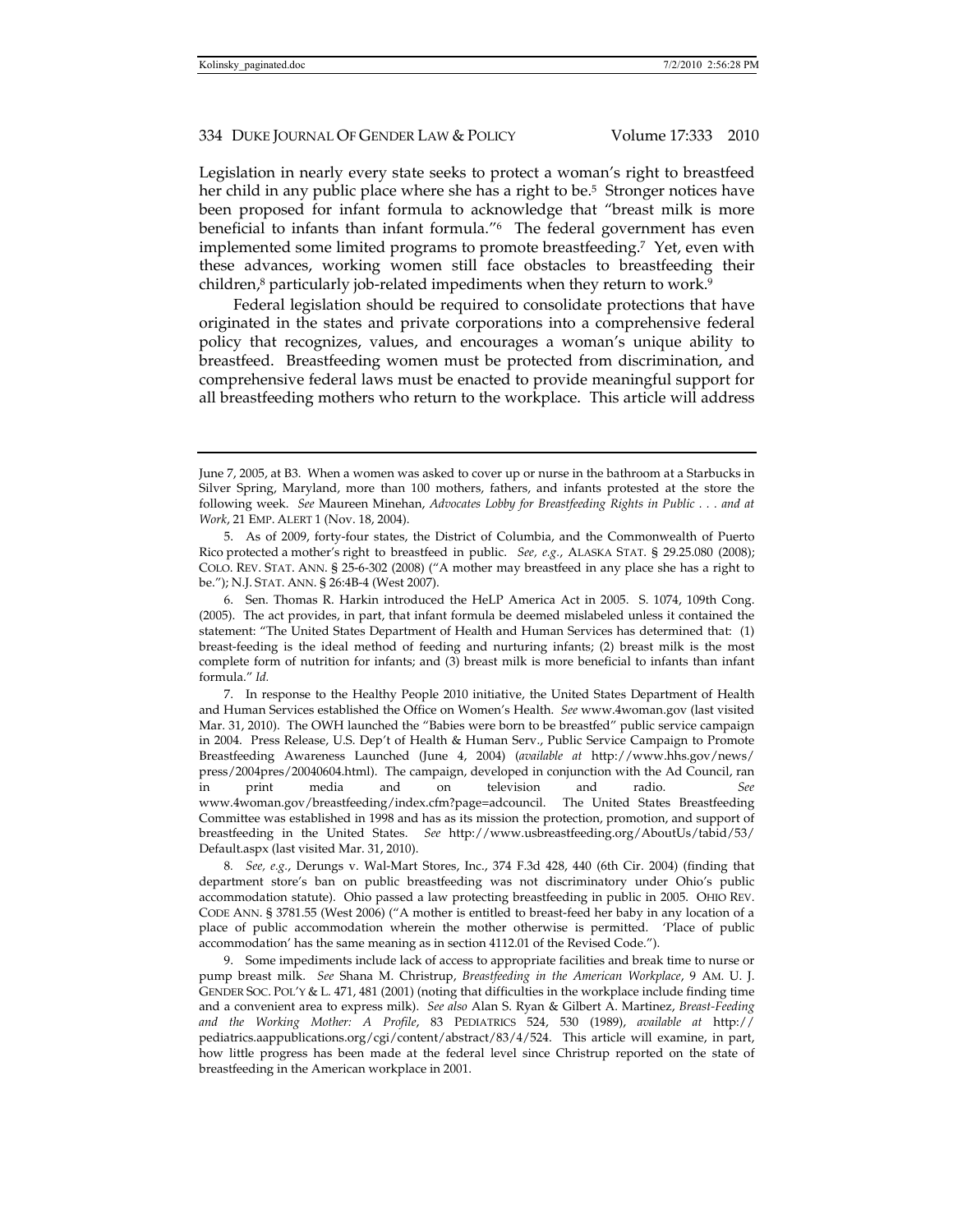the need to recognize the rights of, and protect, breastfeeding women in the workplace.10

The next part of this article, Part I, examines the benefits of breastfeeding. In addition to the medical benefits to mother and child, financial benefits to the family and society are also explored. "Breastfeeding is a great equalizer: babies born to the poorest of the poor have the same starting point as those born to the richest of the rich. And because poorer families are less likely to have access to affordable, quality health care, this simple start in life is even more crucial."11

Part II considers the challenges facing working women in the United States and the obstacles presented by the lack of federal laws, especially for the working poor. Although ideally an infant should be exclusively breastfed for the first six months and then partially breastfed for another six months as first foods are introduced,12 few working women in the United States are able to take even six months away from work.13

A woman returning to work who is breastfeeding must either have direct access to her child in the workplace or she must pump and store her breast milk.14 Pumping and storing breast milk generally requires time to pump (usually thirty minutes at a time, twice during an eight hour period), privacy, a clean space close to her work station, and refrigeration for the pumped milk.15 These requirements have a more significant impact on lower income women,<sup>16</sup>

 11. MELISSA CLARK VICKERS, WORLD HEALTH DAY, APRIL 7, 2008: PROTECTING HEALTH FROM CLIMATE CHANGE*,* 2 (2008), *available at* www.llli.org/docs/World\_Health\_Day\_2008\_4\_2\_0811.pdf.

 <sup>10.</sup> This is not a novel idea; federal legislation has been proposed time and time again for at least the last ten years. In 1998, Rep. Carolyn Maloney introduced legislation that would modify the Family and Medical Leave Act to require breaks so that mothers could pump breast milk at work. *See* Christrup*, supra* note 9, at 494-95. Rep. Maloney has offered at least three different versions of her legislation to protect breastfeeding women, including the Breastfeeding Promotion Act offered in 2003, 2005, and 2009. *See* H.R. 2819, 111th Cong. (2009); H.R. 2122, 109th Cong. (2005); H.R. 2790, 108th Cong. (2003). More limited legislation, aimed at protecting breastfeeding women from discrimination under Title VII, was proposed by Sen. Olympia J. Snowe in 2003. *See* S. 418, 108th Cong. (2003). The bill did not emerge from committee consideration. *See* DOUGLAS REID WEIMER, CRS REPORT FOR CONGRESS: BREASTFEEDING: FEDERAL LEGISLATION, at 5 n.29 (2005), *available at*  http://maloney.house.gov/documents/olddocs/breastfeeding/20050505\_CRS\_Federal%20Legislati on.pdf.

<sup>12</sup>*. See AAP Statement*, *supra* note 3, at 499. *See infra* Part I for a broader discussion of the benefits of breastfeeding.

 <sup>13.</sup> Federal legislation, specifically the Family Medical Leave Act, provides for twelve weeks of unpaid leave under certain conditions. *See* 29 U.S.C. § 2612 (2006). Beyond that most women are at the mercy of state and private employers' leave policies.

<sup>14</sup>*. See* U.S. BREASTFEEDING COMMITTEE, WORKPLACE BREASTFEEDING SUPPORT 2 (2002), *available at* http://www.usbreastfeeding.org/LinkClick.aspx?link=Publications%2fWorkplace-2002- USBC.pdf.

 <sup>15.</sup> U.S. BREASTFEEDING COMMITTEE, WORKPLACE ACCOMMODATIONS CHECKLIST (2003) *available at* http://www.usbreastfeeding.org/LinkClick.aspx?link=Publications%2fWorkplace-Checklist-2002-USBC.pdf.

 <sup>16.</sup> SUSAN EGERTER ET AL., THE HENRY J. KAISER FOUND., DISPARITIES IN MATERNAL & INFANT HEALTH: ARE WE MAKING PROGRESS? LESSONS FROM CALIFORNIA 13-14 (2004) (finding that disparities existed based upon race/ethnicity, education and income). The study concluded that educational attainment of both a woman and her partner was a stronger predictor of breastfeeding. *See* JUDITH LAUWERS & ANNA SWISHER, COUNSELING THE NURSING MOTHER: A LACTATION CONSULTANT'S GUIDE 487 (Jones & Bartlett Publishers) (4th ed. 2005) (citing Sharon G. Hills-Bonczyk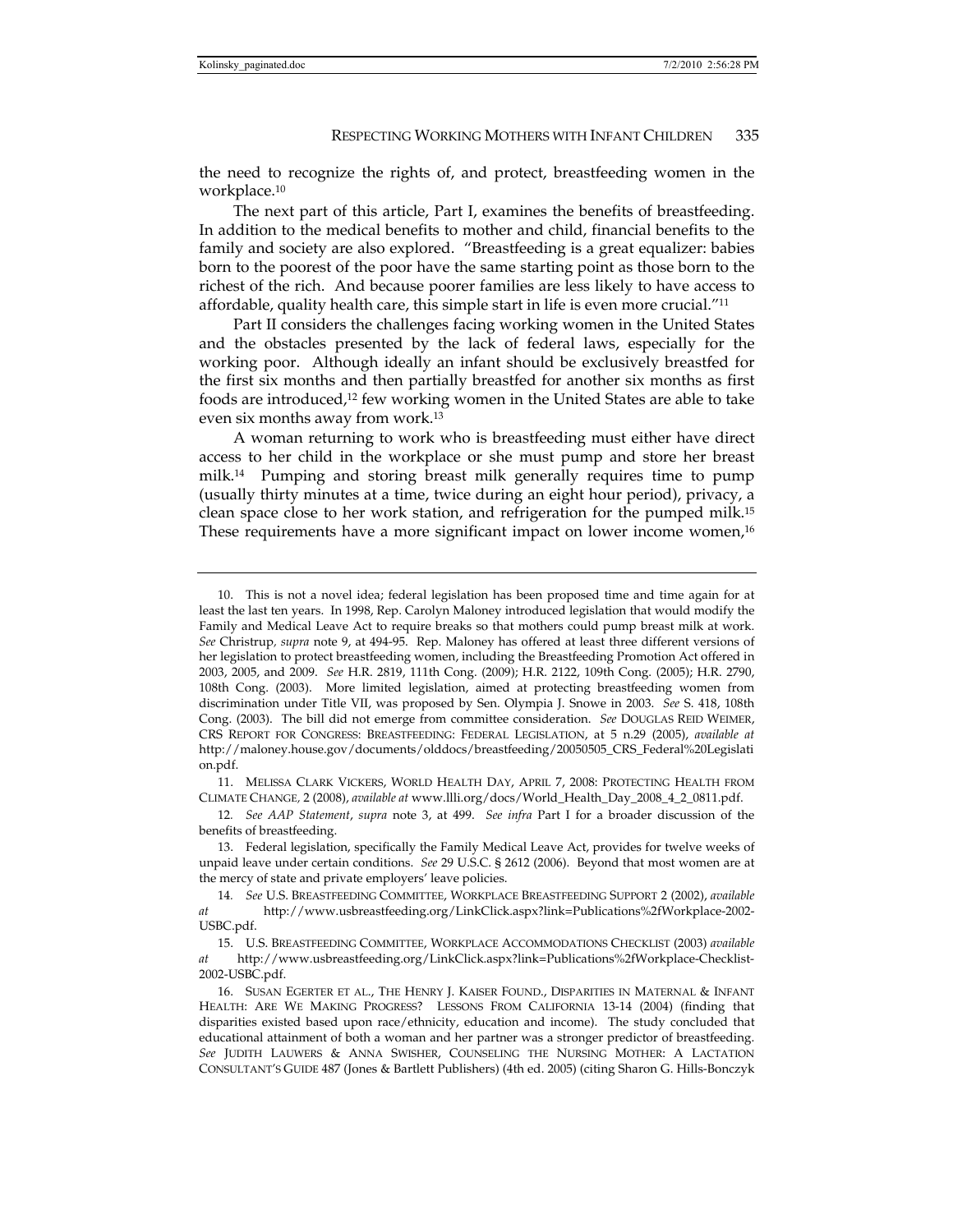because these women frequently must return to work soon after having a baby and they often have jobs that are not conducive to continuing breastfeeding.17 For example, a woman who works in a retail store or on an assembly line may have limited access to a private place to pump breast milk and often has little control over when she may take a break to express breast milk.18 In contrast, for women who have an office with a door and have control over how they spend their workday, breastfeeding may only require minimal accommodation.19 Part III details how current legislation and workplace demographics have created this two-class system for support of breastfeeding.20

The United States, while not the only country to face this problem, has failed to support breastfeeding policies that would benefit all working women when compared to the rest of the world. <sup>21</sup> At best, the United States has made an effort to acknowledge the problem and address it with education,<sup>22</sup> but it has also reinforced socio-economic disparities where there should be none, in the treatment of working women who care for our youngest and most vulnerable citizens. Finally, Part II examines specific legal protections afforded to breastfeeding women in the United States under current federal and state laws and their shortcomings.

In Part III, the author proposes comprehensive federal legislation that would support a breastfeeding woman in the workplace regardless of education, socio-economic status, or place of employment.

In spite of the efforts of a handful of legislators, the move toward federal protection for a breastfeeding woman's rights in the workplace and supporting her ability to breastfeed or pump breast milk in the workplace has remained stagnant.23 Given the well-documented physical, emotional, and monetary benefits of exclusively breastfeeding an infant for the first six months of life,<sup>24</sup> it is hard to understand the reasons why such legislation continues to fail.

22*. See supra* note 7 (citing education campaigns launched by the United States Breastfeeding Committee and the United States Department of Health and Human Service through OWH).

23*. See supra* note 10.

et al., *Women's Experiences with Combining Breastfeeding and Employment*, 38 J. NURSE-MIDWIFERY, 257 (1993).

<sup>17</sup>*. See* Hills-Bonczyk et al., *supra* note 16, at 257.

 <sup>18.</sup> Christrup, *supra* note 9, at 481.

<sup>19</sup>*. Id.*

<sup>20</sup>*. See, e.g.*, Jodi Kantor, *On the Job, Nursing Mothers Find a 2-Class System*, N.Y. TIMES, Sept. 1, 2006 at A1 (examining breastfeeding policies at Starbucks where a woman in the corporate office was treated to a special room and equipment while another employee, who worked in a retail outlet, chose to abandon breastfeeding for lack of a place to pump).

<sup>21</sup> For example, working mothers in the European Union are entitled to a minimum of fourteen weeks paid maternity leave. *See* Council Directive 92/85/EEC, art. 8, 1992 O.J. (L 348) 1 (EC) (the introduction of measures to encourage improvements in the safety and health at work of pregnant workers and workers who have recently given birth or are breastfeeding). In October 2008, a proposal was made to raise the paid maternity leave minimum from fourteen weeks to eighteen weeks for member states. Press Release, European Commission, Longer and Better Maternity Leave for Millions (Oct. 3, 2008) (*available at http://ec.europa.eu/social/main.jsp?langId=en&catId= 89&newsId=402*).

<sup>24</sup>*. AAP Statement, supra* note 3, at 496-97. *See infra*, Part II, subsection B.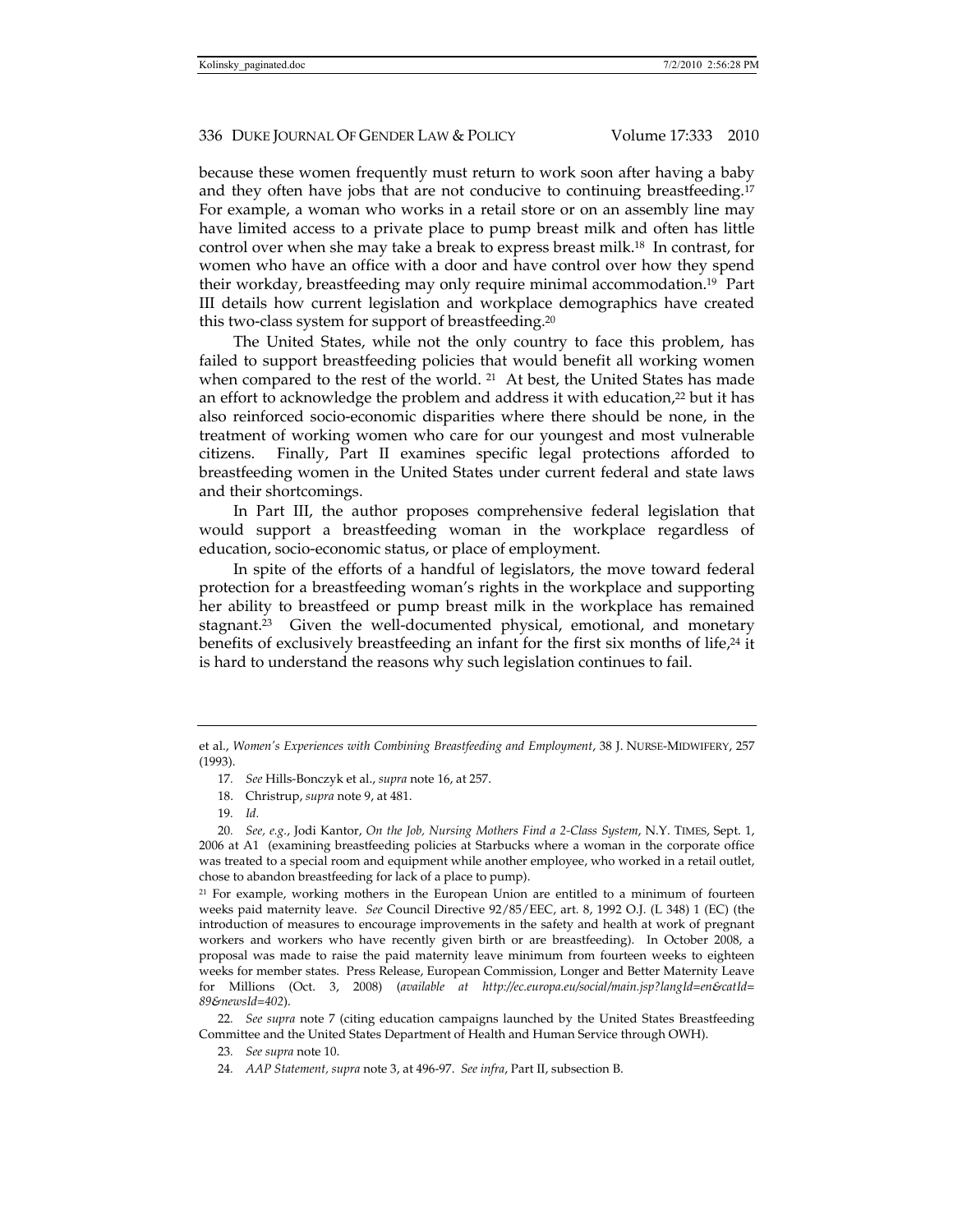## I. THE ADVANTAGES OF BREASTFEEDING.

Breastfeeding provides "diverse and compelling" health, nutritional, immunologic, developmental, psychological, social, economic, and environmental benefits.25 The first section discusses the distinct physiological benefits that accrue to both mother and child from breastfeeding; the second section addresses the diverse ancillary benefits.

#### A. Physiological Benefits

Breastfeeding is a process that is uniquely female.<sup>26</sup> An increase in hormones when a woman gives birth causes milk to develop in ducts located in the breast.27 Breast milk "comes in" approximately two days after a woman gives birth.28 The production of breast milk can continue as long as a child feeds from the breast or a woman pumps her breast milk.29

Breast milk is primarily composed of water, proteins, carbohydrates, and lipids.30 The composition of breast milk changes daily, even during feedings, to accommodate a nursing infant's needs.31 It contains critical immune system protection that passes to the child from the mother.32 Breast milk is the ultimate in designer food, specially tailored for the child who will receive it.33

Breastfed infants are less likely to contract a wide range of infectious diseases, including bacterial meningitis, diarrhea, respiratory tract infections, ear infections, and urinary tract infections than non-breastfed infants.<sup>34</sup> Even when breastfed infants contract these infectious diseases, the severity and length of the

29. BIANCUZZO, *supra* note 27, at 65.

30*. Id.* at 65-66. Breast milk also contains water-soluble vitamins, ionic constituents, trace minerals and cells. *Id*. Human milk contains over 200 known components. LAUWERS & SWISHER, *supra* note 16, at 163.

 31. BIANCUZZO, *supra* note 27, at 67, 69-71. For example, fat content is higher in colostrum than in mature milk. *Id.* The content of fat in breast milk changes during the day, peaking in the afternoon and evening. *Id*. at 67. Even during a feeding, fat content varies between foremilk and hindmilk*. Id. See also* LAUWERS & SWISHER, *supra* note 16, at 159.

32. BIANCUZZO, *supra* note 27, at 71.

33*. Id.* at 72. *See* LAUWERS & SWISHER, *supra* note 16, at 165 ("The mother gives her child the specific protection he needs for the environment in which they live, both in terms of allergens and infection protection."). While breastfeeding is ideal, not everyone can breastfeed. *AAP Statement*, *supra* note 3, at 497. In particular, women with HIV are advised not to breastfeed, and often a woman cannot breastfeed if she is taking certain medications. *Id.* 

34*. AAP Statement*, *supra* note 3, at 496. Breast milk contains many anti-bacterial and "antiinfective" properties and acts as a conduit for the passage of immunologic agents that protect an infant from many different microorganisms. LAUWERS & SWISHER, *supra* note 16, at 166-69 (Tables 9.2, 9.3, and 9.4).

<sup>25</sup>*. AAP Statement, supra* note 3, at 496-97.

 <sup>26.</sup> Wallace v. Pyro Mining Co., 789 F. Supp. 867, 869 (W.D. Ky. 1990).

 <sup>27.</sup> MARIE BIANCUZZO, BREASTFEEDING THE NEWBORN: CLINICAL STRATEGIES FOR NURSES 54 (2d ed. 2003) (noting that oxytocin and prolactin are primarily responsible for milk production).

 <sup>28.</sup> JOAN YOUNGER MEEK, AMERICAN ACADEMY OF PEDIATRICS NEW MOTHER'S GUIDE TO BREASTFEEDING 23 (Sherill Tippins ed., 2002). While a woman's milk production begins before she gives birth, in the form of colostrum, transitional breast milk does not develop until a few days later. *Id.* Finally, mature milk arrives near the end of the second week after childbirth. *Id.* at 24-26.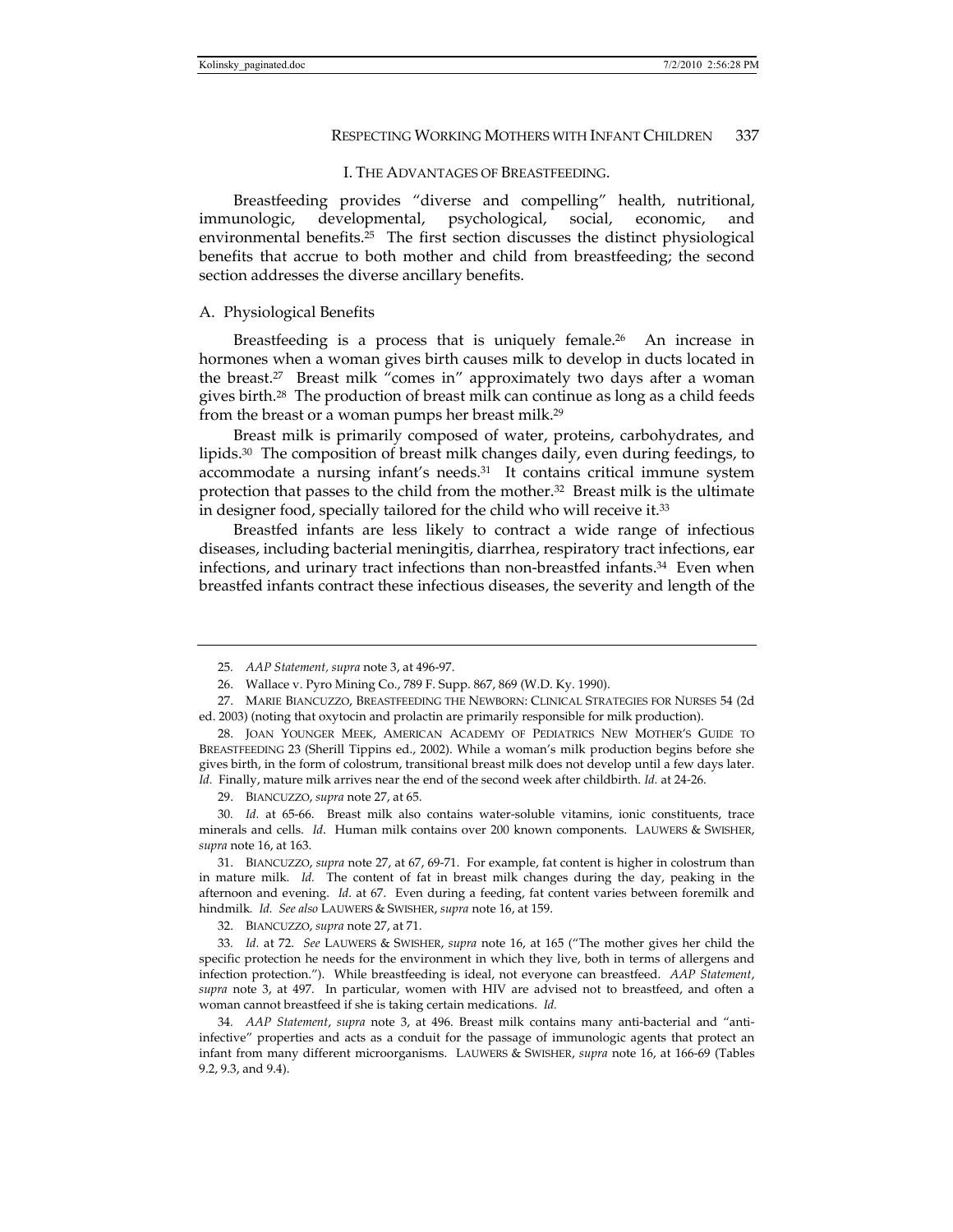disease is reduced.35 Studies have also concluded that breastfeeding results in decreased rates of sudden infant death syndrome in the first year of life.<sup>36</sup>

Breastfeeding's benefits follow a child through her later life as well. Breastfed children are far less likely to develop Type I and II diabetes, high cholesterol, and asthma. $37$  Evidence also indicates children who are exclusively breastfed for at least six months suffer from fewer allergies.38 More recent research suggests that breastfed children have a lower risk of becoming obese in childhood and later life.39 The significance of the lower incidence and severity of these diseases cannot be understated. Studies have also demonstrated that breastfed infants score higher on intelligence tests than their formula-fed counterparts.40

Mothers also benefit from breastfeeding. Mothers experience less postpartum bleeding and side effects such as anemia.41 These same mothers lose weight more quickly after giving birth.<sup>42</sup> Over the long term, mothers who choose to breastfeed may have lower blood sugar, higher HDL cholesterol, and a lower incidence of breast, ovarian, and uterine cancers.43

B. Other Benefits of Breastfeeding.

# 1. Financial

The protection breastfeeding provides to infants from dangerous infections and potentially life-threatening illnesses results in significant savings to both health insurance companies and employers.<sup>44</sup> "For private and government

 39. U.S. BREASTFEEDING COMMITTEE, STATEMENT ON THE IMPORTANCE OF BREASTFEEDING/HUMAN MILK FEEDING IN THE PREVENTION OF OBESITY (2003), *available at* http:// www.usbreastfeeding.org/LinkClick.aspx?link=Position-Statements%2FObesity-Statement-2003- USBC.pdf (citing Kathryn G. Dewey, *Is Breastfeeding Protective Against Child Obesity?*, 19 J. HUM. LACTATION 9 (2003); Matthew W. Gillman et al. *Breast-feeding and Obesity*, 141 J. PEDIATRICS 749, 749- 50 (2002) (Studies indicate that increased duration in breastfeeding predicted lowered risk for obesity in later years.)).

<sup>35</sup>*. AAP Statement*, *supra* note 3, at 496.

<sup>36</sup>*. Id.*

<sup>37</sup>*. Id.* at 496-97.

 <sup>38.</sup> LAUWERS & SWISHER, *supra* note 16, at 171 (citing J. Van Odijk et al., *Breastfeeding and Allergic Disease: A Multi-disciplinary Review of the Literature (1966-2001) on the Mode of Early Feeding in Infancy and Its Impact on Later Atopic Manifestations*. 58 ALLERGY 833 (2003); Syed Mohammed Tariq et al., *The Prevalence of and Risk Factors for Atopy in Early Childhood: A Whole Population Birth Cohort Study*, 101 J. ALLERGY & CLINICAL IMMUNOLOGY 587 (1998).).

<sup>40</sup>*. AAP Statement*, *supra* note 3, at 497.

 <sup>41.</sup> Alicia Dermer, *A Well-Kept Secret: Breastfeeding's Benefits to Mothers*, 18 NEW BEGINNINGS 124 (2001), *available at* http://www.lalecheleague.org/NB/NBJulAug01p124.html (citing RUTH A. LAWRENCE & ROBERT M. LAWRENCE, BREASTFEEDING: A GUIDE FOR THE MEDICAL PROFESSION (5th ed. 1999).).

<sup>42</sup>*. Id.*

<sup>43</sup>*. Id.*

 <sup>44.</sup> U.S. BREASTFEEDING COMMITTEE, ECONOMIC BENEFITS OF BREASTFEEDING (2002), *available at* http://www.usbreastfeeding.org/LinkClick.aspx?link=Publications%2FEconomic-Benefits-2002- USBC.pdf. *See also* Tara Swenson, *Insuring A Healthier Society: The Need for Breastfeeding Promotion and Support Through Private Insurance and Government Initiatives*, 16 KAN. J.L. & PUB. POL'Y 20 (2006).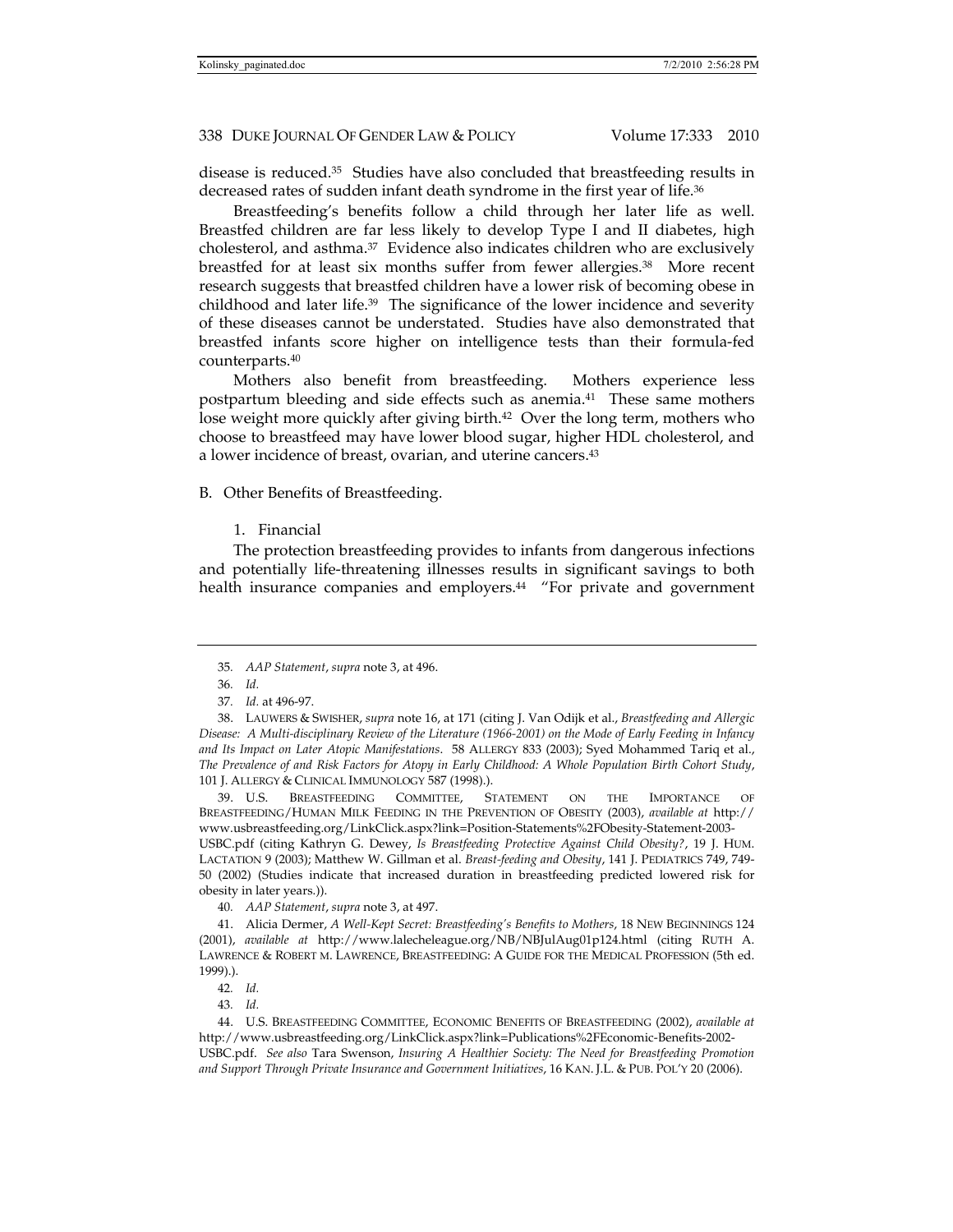insurers, a minimum of \$3.6 billion must be paid each year to treat diseases and conditions which can be prevented or diminished by breastfeeding."45

In addition to the health care savings for parents, employers, and insurers, breastfeeding results in a direct financial benefit to the family. If a mother chooses to breastfeed her infant, then she may incur the expense of a lactation consultation, nursing pads, and some related items. If she returns to the workplace, then she will generally require a breast pump and storage bottles, but those are generally her only expenses.46 This is far less expensive than the \$1,500 a family can expect to spend to provide an infant with formula for the first year of life.47 The expense of choosing formula over breast milk not only impacts individual families, it also impacts federal programs. Nearly \$578 million per year is spent by the Special Supplemental Nutrition Program for Women, Infants and Children ("WIC") to provide formula to participants and their children.48 In comparison, a breastfeeding mother on WIC costs the program forty-five percent less than a mother who gives her baby formula.49

#### 2. Environmental Benefits.

Breastfeeding is an environmentally sound practice.<sup>50</sup> It causes less agricultural pollution than infant formula because it does not rely on cow's milk or soy (the primary ingredients of infant formula).51 Additionally, breast milk does not create the same landfill waste that is created by the manufacture and use of formula.52 Breast milk does not need to be manufactured and delivered, nor does a mother need to travel any distance to purchase it or expend any energy to heat water to mix with it, although it may need to be heated if it has been pumped or stored.53

Not only does breastfeeding protect the environment, but this closed-circuit system can also protect infants from environmental hazards. Breastfed children are not unnecessarily exposed to potential toxins such as bisphenol-A, that may be carried in cans of formula or plastic baby bottles, as well as environmental contaminants that may be found in bottled or tap water used to mix powdered

 <sup>45.</sup> U.S. BREASTFEEDING COMMITTEE, *supra n*ote 44 (citing Jon Weimer, *The Economic Benefits of Breastfeeding: A Review and Analysis*. 13 U.S. DEP'T OF AGRIC. FOOD ASSISTANCE & NUTRITION RES. REP. (2001), *available at* http://www.ers.usda.gov/publications/fanrr13/fanrr13.pdf).

 <sup>46.</sup> Elizabeth M. Ward, *Breastfeeding Moms Going Back to Work,* FAMILY EDUCATION, http:// life.familyeducation.com/breastfeeding/working-parents/39371.html; BABY CENTER, *Choosing a Breast Pump*, http://www.babycenter.com/0\_choosing-a-breast-pump\_429.bc; Mayo Clinic Staff, INFANT AND TODDLER HEALTH, *Breast-feeding: Choosing a Breast Pump*, http://www.mayoclinic.com/ health/breast-feeding/PR00002.

<sup>47</sup>*. See* U.S. BREASTFEEDING COMMITTEE, *supra* note 44.

<sup>48</sup>*. Id.*

<sup>49</sup>*. Id.*

 <sup>50.</sup> Kim Diana Connolly, *The Ecology of Breastfeeding*, 13 SOUTHEASTERN ENVTL. L.J. 157 (2005).

<sup>51</sup>*. Id.* at 161-62. Soy contributes to water and land pollution based on clear cutting and the use of fertilizers to grow the crop.

<sup>52</sup>*. Id.* at 162-63.

<sup>53</sup>*. Id.* at 162.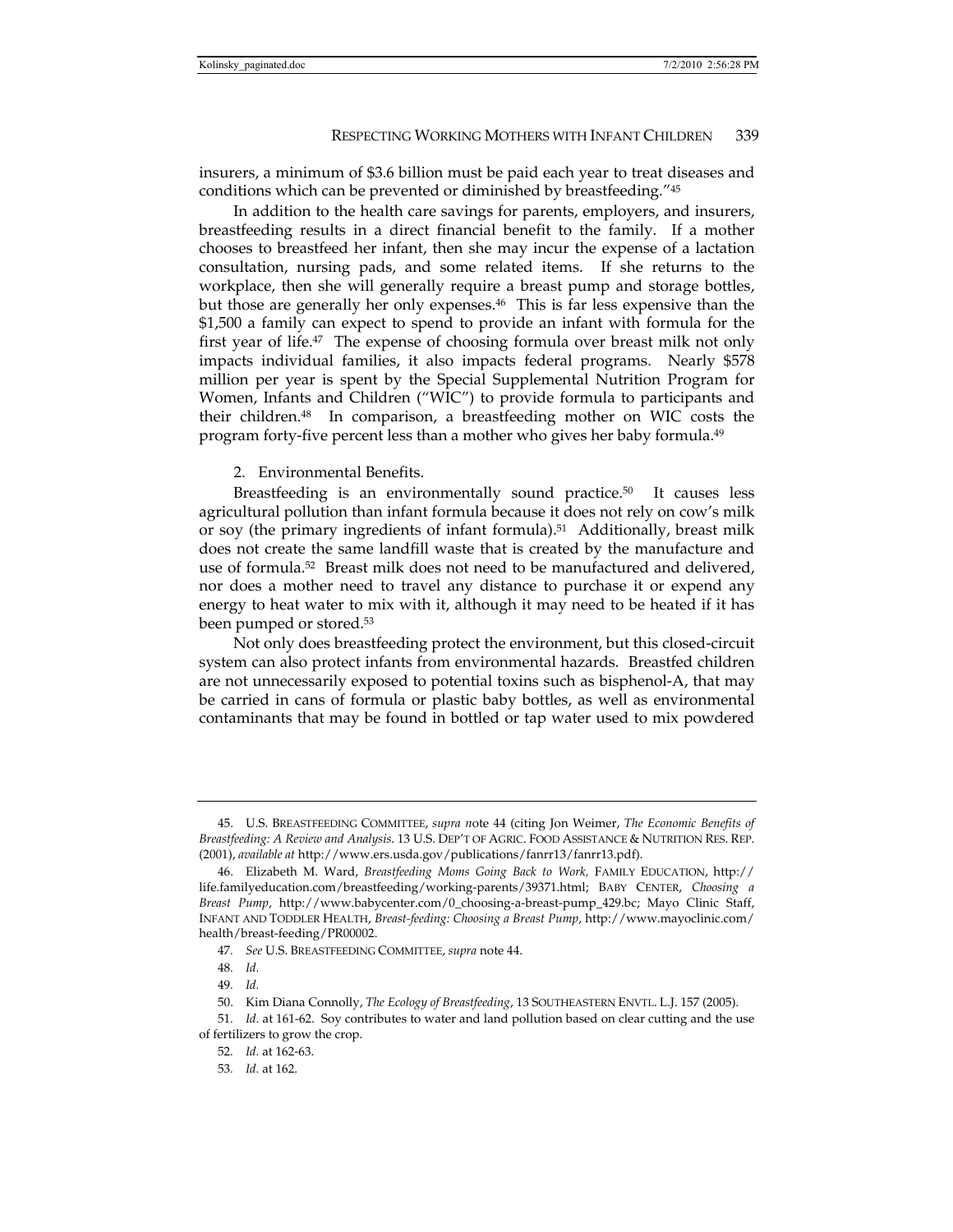infant formula.54 Infants are also protected from misuse and improper mixing of formula which can affect the balance of nutrients.55

The introduction of melamine into milk used for infant formula in China exemplifies one danger inherent in relying so heavily on fabricated baby formulas.56 Over 50,000 infants were sickened by melamine in infant formula, approximately 13,000 babies were hospitalized, and at least three deaths were linked to tainted infant formula.57

The United States is not immune to this type of problem. There have been over forty-seven formula or infant food recalls in the past twenty-two years in the United States.58 Recently, traces of melamine and cyanuric acid have been detected in domestically produced infant formula.59 This discovery begs the question as to what other industrial or environmental contaminants may be present in infant formula. The discovery of melamine and cyanuric acid in domestic infant formula also highlights the reason why it is important for all women to have a viable choice to continue breastfeeding when they return to work.<sup>60</sup>

 55. LAUWERS & SWISHER, *supra* note 16, at 173. Approximately 1.5 million deaths occur each year worldwide from incorrect or inadequate use of infant formula. *Id*. The danger is increased in poorer communities with substandard conditions and low education levels. *Id*. (citing MARSHA WALKER, SELLING OUT MOTHERS AND BABIES: MARKETING OF BREAST MILK SUBSTITUTES IN THE USA (2001)).

56*. See* Jim Yardley, *13,000 Babies in Hospital for China Formula*, N.Y. TIMES, Sept. 21, 2008, at A13.

 57. FOOD & DRUG ADMIN., INTERIM SAFETY AND RISK ASSESSMENT OF MELAMINE AND ITS ANALOGUES IN FOOD FOR HUMANS (2008), http://www.fda.gov/Food/FoodSafety/ FoodContaminantsAdulteration/ChemicalContaminants/Melamine/ucm164522.htm.

 58. LAUWERS & SWISHER, *supra* note 16, at 175 (citing reports available at www.fda.org). The recalls were required because of incorrect preparation or packaging or bacterial contamination.

 59. Andrew Martin, *Melamine Traces Found in U.S. Infant Formula*, N.Y. TIMES, Nov. 26, 2008, at A19. The levels of melamine and a related chemical, cyanuric acid, found in the formula were extremely low. *Id.*

 60. On October 3, 2008, the Food and Drug Administration issued a statement that it was "currently unable to establish any level of melamine and melamine-related compounds in infant formula that does not raise public health concerns." *See* Joan Lowy and Justin Pritchard, *How Much Melamine in Babies' Formula is Risky? FDA Sets Level*, ORLANDO SENTINEL, Nov. 29, 2008, at A15. On November 28, 2008, the FDA changed its position, based upon further study, and set a safety threshold for industrial melamine in formula at 1 part per million for melamine as long as cyanuric acid is not present as well. *Id. See* FOOD & DRUG ADMIN., UPDATE: INTERIM SAFETY AND RISK ASSESSMENT OF MELAMINE AND ITS ANALOGUES IN FOOD FOR HUMANS (2008), http://www.fda.gov/ Food/FoodSafety/FoodContaminantsAdulteration/ChemicalContaminants/Melamine/ucm164520.

 <sup>54.</sup> Bisphenol A ("BPA") is a chemical that is used to make polycarbonate plastic bottles and to line canned and powdered. It is also widely used to make plastic baby bottles. THE WORK GROUP FOR SAFE MARKETS, BABY'S TOXIC BOTTLE: BISPHENOL A LEACHING FROM POPULAR BABY BOTTLES 6, *available at* http://www.chej.org/documents/BabysToxicBottleFinal.pdf. *See also Q&A: Baby Bottles and Bisphenol A*, CONSUMER REP., Mar. 27, 2008, http://blogs.consumerreports.org/baby/2008/03/ qa-baby-bottles.html. The chemical is "a developmental, neural, and reproductive toxicant that mimics estrogen and can interfere with healthy growth and body function." THE WORK GROUP FOR SAFE MARKETS, *supra*, at 4. Canada recently announced a ban on most plastic baby bottles. Ian Austen, *Canada Takes Steps to Ban Most Plastic Baby Bottles*, N.Y. TIMES, Apr. 19, 2008, at C2. While pumped breast milk would also require a bottle to feed an infant, the breast pump kits and collection and storage materials available from Medela, one of the most recognized brands of breast pumps, are BPA-Free. *See* Medela, http://www.medelabreastfeedingus.com/products/breastmilkcollection (last visited Apr. 3, 2010).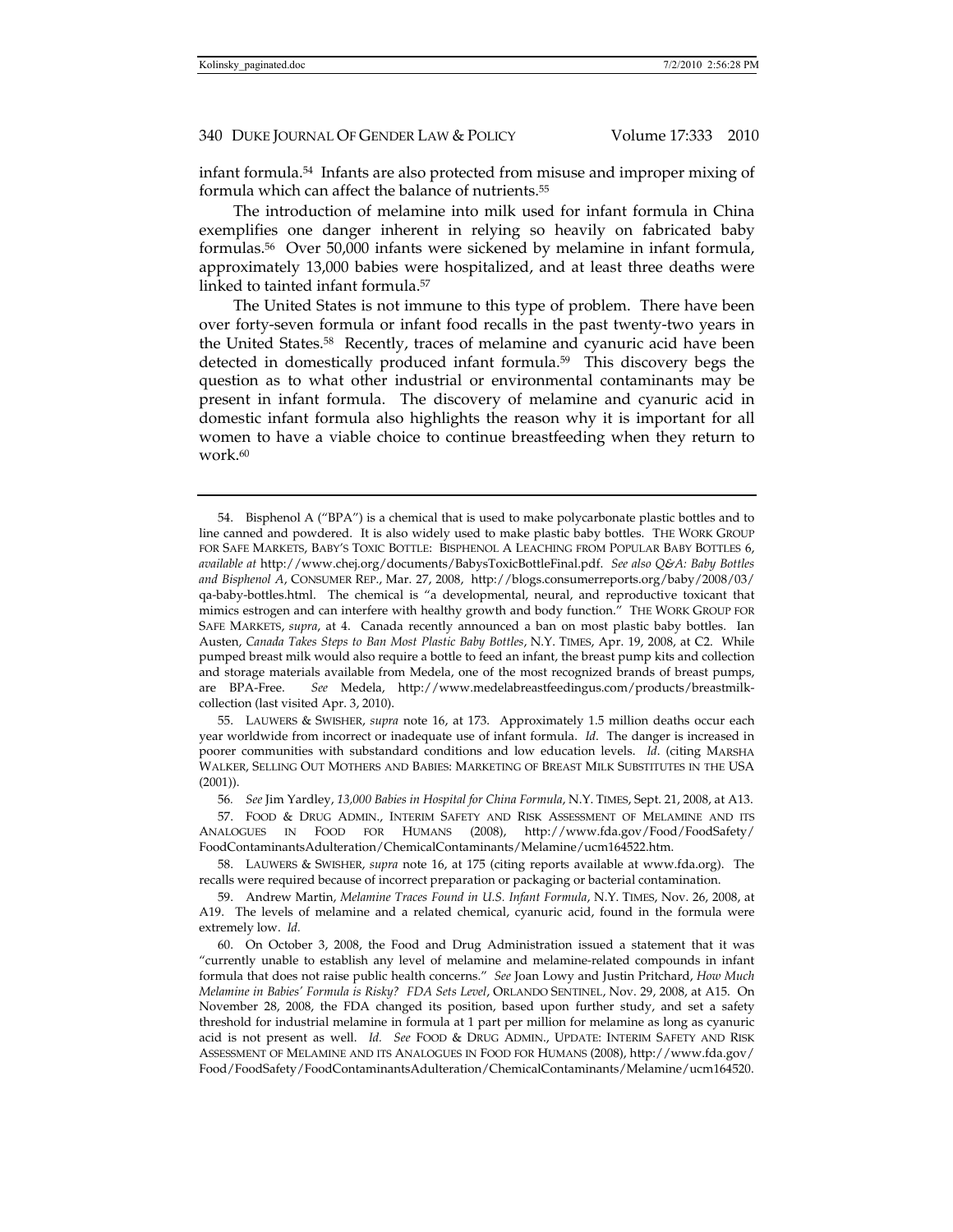# 3. Ancillary Workplace Benefits.

In addition to the reduced costs of health insurance benefits, employers receive other benefits from a minimal investment in breastfeeding support.<sup>61</sup> An employer that supports a woman's decision to continue breastfeeding and allows her to pump breast milk at work upon her return may experience a reduction in parental absenteeism.<sup>62</sup> Generally, when an infant becomes ill, a parent must keep the baby out of child care until the infant recovers. Unless a parent has a private babysitter, the mother will be unable to work until her child is well. Since breastfed children suffer from fewer and less severe illnesses, the parent is not forced to use sick leave or unpaid leave to care for the child. In addition, over time employers have experienced greater loyalty from mothers who are supported in their efforts to continue breastfeeding.<sup>63</sup> This loyalty results from the employer's support of a breastfeeding mother at a time of transition when she is returning to work. $64$  The employer's support helps facilitate a return to work and does not force a mother to choose between breastfeeding her child or supporting her family.65

# II. BREASTFEEDING MOTHERS IN THE UNITED STATES

# A. The Current Climate in the United States.

Consider a woman who works the counter at a fast food restaurant. If she is able to take any leave when she gives birth, it is more likely to be unpaid and abbreviated.66 Since she will be forced to return to work more quickly, her abbreviated leave may prompt her to forgo breastfeeding altogether. Even if she initiates breastfeeding, when she returns to work the nature of her job or her workspace may be such that pumping breast milk is simply not an option.<sup>67</sup>

htm; FOOD & DRUG ADMIN., MELAMINE CONTAMINATION IN CHINA (2009), http://www.fda.gov/ NewsEvents/PublicHealthFocus/ucm179005.htm; Bloomberg News, *F.D.A. Allows Trace Amounts of Chemical in Formula*, N.Y. TIMES, Nov. 29, 2008, at B2. The Illinois Attorney General has demanded a national recall of the affected infant formulas based upon the FDA's earlier statement that no level of melamine was safe. *See* Martha Mendoza & Justin Pritchard, *Calls for National Infant Formula Recall Spread*, ASSOCIATED PRESS FIN. WIRE, Nov. 26, 2008.

<sup>61</sup>*. See* U.S. BREASTFEEDING COMM., *supra* note 44.

<sup>62</sup>*. AAP Statement*, *supra* note 3, at 497 (less disease results in decreased parental employee absenteeism).

<sup>63</sup>*. Id. See* U.S. DEP'T OF HEALTH & HUMAN SERVS., THE BUSINESS CASE FOR BREASTFEEDING: STEPS FOR CREATING A BREASTFEEDING FRIENDLY WORKSITE, *available at* http:// www.womenshealth.gov/breastfeeding/programs/business-case/outreach-marketing-guide.pdf

 <sup>64.</sup> Press Release, Medela, Survey: Corporate Lactation Programs Increase Retention (Sept. 25, 2007) (*available at* www.medelabreastfeedingus.com/media-center/17/survey-corporate-lactationprograms-increase-retention) (noting that ninety-six percent of the 100 best companies in the *Working Mother* survey provide dedicated lactation rooms to a majority of their workforce).

<sup>65</sup>*. Id.*

 <sup>66.</sup> Generally, women who work full time, who have at least a bachelor's degree, or who are older are more likely to receive paid maternity leave. *See* TALLESE D. JOHNSON, U.S. CENSUS BUREAU, CURRENT POPULATION REPORTS: MATERNITY LEAVE AND EMPLOYMENT PATTERNS OF FIRST-TIME MOTHERS: 1961-2003 (2008), *available at* http://www.census.gov/prod/2008pubs/p70-113.pdf.

 <sup>67.</sup> Kantor, *supra* note 20; Christrup, *supra* note 9 at 480-81. *See also* Tara Parker-Pope, *Most Moms Give Up on Breast-Feeding*, N.Y. TIMES, Aug. 11, 2008, http://well.blogs.nytimes.com/ 2008/08/11/ most-moms-give-up-on-breast-feeding (returning to work decreases the likelihood of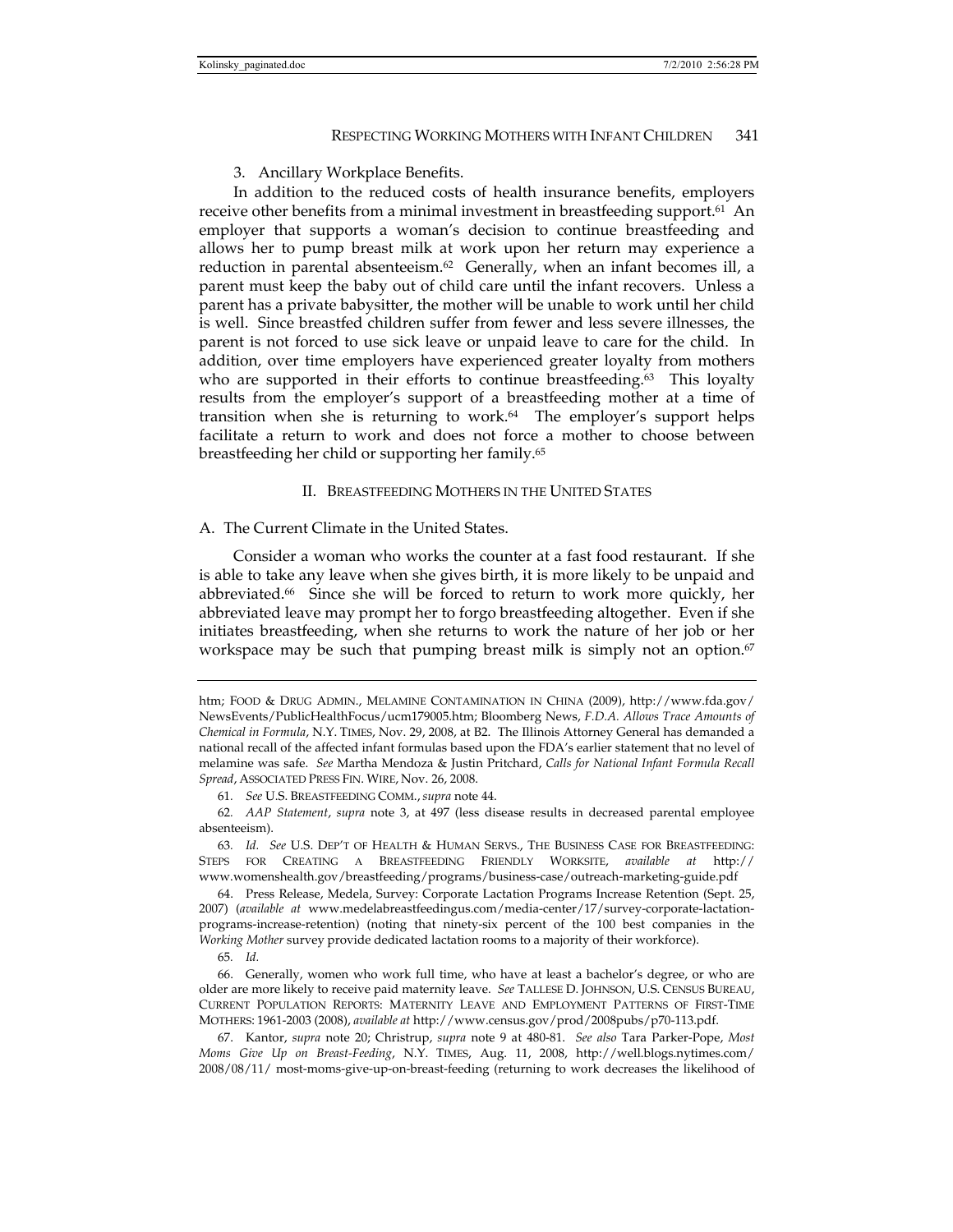Even a woman in an administrative support position may suffer in the same way. If a woman does not have flexibility in her schedule and a place to pump, then the desire to breastfeed is often squelched by the demands and realities of the workplace.<sup>68</sup>

This is not an inconsequential problem. Statistics compiled by the U.S. Census Bureau show the percentage of women who return to work after childbirth is sizeable. In the years 2000, 2002, and 2004, some fifty-five percent of women who gave birth reentered the workforce within one year. $69$  With the workplace so heavily populated with working mothers and the benefits of breastfeeding long-recognized, the limited recognition of the importance of supporting a woman's ability to pump breast milk at work is unfortunate. In fact, the United States pledged to take progressive action to support breastfeeding initiatives nearly twenty years ago.

1. A Commitment to Support Breastfeeding.

In 1990, the United States was a party to the *Innocenti Declaration* on the Protection, Promotion and Support of Breastfeeding, a World Health Organization and United Nations Children's Fund joint policy statement.<sup>70</sup> One of the charges of the Declaration required governments to enact "imaginative legislation protecting the breastfeeding rights of working women and established means for its enforcement."71

 69. JANE LAWLER DYE, U.S. CENSUS BUREAU, CURRENT POPULATION REPORTS: FERTILITY OF AMERICAN WOMEN: JUNE 2004 7 (2005), *available at* http://www.census.gov/prod/2005pubs/p20- 555.pdf. The United States Department of Health and Human Services, in its Blueprint for Action on Breastfeeding, noted that among employed mothers with children under the age of three, one-third returned to the work force within three months of giving birth and two-thirds returned within six months. U.S. DEP'T OF HEALTH & HUM. SERVS., OFFICE OF WOMEN'S HEALTH, BREASTFEEDING: HHS BLUEPRINT FOR ACTION ON BREASTFEEDING 16 (2000) *available at* http://www.womenshealth.gov/ archive/breastfeeding/programs/blueprints/bluprntbk2.pdf. [hereinafter HHS BLUEPRINT]. African American mothers are more likely to return to work earlier and are more likely to engage in jobs that do not allow successful continuation of breastfeeding. *Id.* 

 70. World Health Org. [WHO] & U.N. Children's Fund [UNICEF], Breastfeeding in the 1990s: A Global Initiative, Florence, Italy, July 30-Aug. 1, 1990, *Innocenti Declaration, available at*  http://www.unicef.org/programme/breastfeeding/innocenti.htm. The Declaration was the result of a meeting, "Breastfeeding in the 1990s: A Global Initiative," sponsored by the U.S. Agency for International Development and the Swedish International Development Authority; BIANCUZZO, supra note 27, at 10. The United States has also signed the Convention on the Rights of the Child, a human rights resolution prepared by the United Nations General Assembly in 1989, that went into force in 1990, but it has failed to ratify the treaty. *See* Convention on the Rights of the Child, Nov. 20, 1989, 28 I.L.M. 1456, 1577 U.N.T.S. 3.

 71. WHO & UNICEF, *supra* note 70. The Declaration lists four main goals for the participating governments.

continued breastfeeding). In order to pump breast milk at work, a woman would need two twentyminute breaks during an eight-hour day, a private place to pump her milk, a sink to wash her pump equipment and her hands, and refrigeration to keep the milk fresh until she went home.

 <sup>68.</sup> This may explain why breastfeeding's initiation rate in 2003 and 2004 was nearly seventyfive percent but the rate of children who were breastfed for at least six months was only about thirtysix percent, and the rate of children who were breastfed exclusively for six months was only about fifteen percent. Renata Forste & John P. Hoffmann, *Are US Mothers Meeting the* Healthy People 2010 *Breastfeeding Targets for Initiation, Duration, and Exclusivity? The 2003 and 2004 National Immunization Surveys*, 24 J. HUM. LACTATION 278, 281 (2008).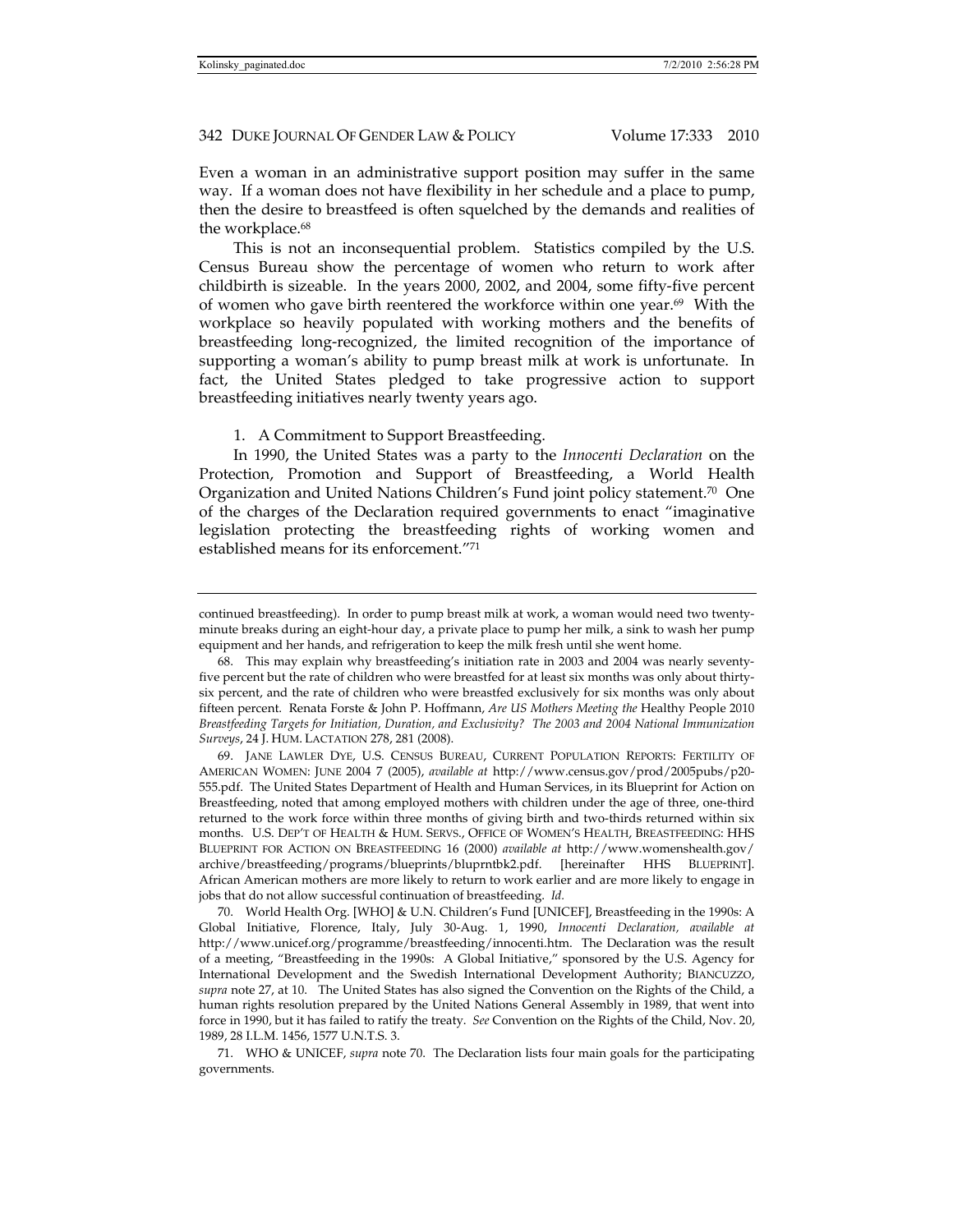In 1992, Congress enacted the Breastfeeding Promotion Program as a part of the Child Nutrition Programs administered by the Secretary of Agriculture.72 The Breastfeeding Promotion Program sought to promote breastfeeding, and to assist in the distribution of pumping equipment to breastfeeding women.73

In 1993, Congress passed the Family and Medical Leave Act ("FMLA").74 The FMLA provided, among other things, that a woman was entitled to up to twelve weeks of unpaid leave from her job to care for her newborn child.75 The Act does not apply to all employers, $76$  and it does not always provide twelve weeks postpartum leave if the mother is required to leave her job before the birth of her child for medical reasons.<sup>77</sup> In an indirect manner, the FMLA provided the first real legal protection to women who wanted to establish breastfeeding before returning to work.78 It was enacted in response to women's movement into the workforce and the recognition of employees' needs to balance family and job responsibilities.79

Even though the United States was educating women about the benefits of breastfeeding and providing some preliminary protection to women who wanted to breastfeed, by 1998, only sixty-four percent of women tried breastfeeding, only twenty-nine percent continued at six months, and only sixteen percent continued to breastfeed for one full year.<sup>80</sup>

In 1998, the Department of Health and Human Services established the United States Breastfeeding Committee.81 The Committee's mission is to "improve the nation's health by working collaboratively to protect, promote,

 75. 29 U.S.C. § 2612(a)(1) (2006). *See also* 29 U.S.C. § 2611(2) (2006) (In order to be eligible for FMLA leave to care for a newborn child, an employee must have been employed by the same employer for twelve months or for at least 1250 hours.).

76. 29 U.S.C. § 2611(4)(A)(i) (2006). An employer is defined as "any person engaged in commerce or in any industry or activity affecting commerce who employs 50 or more employees for each working day during each of 20 or more calendar workweeks in the current or preceding calendar year."

77*. See* 29 U.S.C. § 2612(a)(1)(A), (D)(2006).

 78. Studies indicate that, as of 1998, the FMLA provided maternity leave for approximately half of American working women but that its impact was limited. Kristen E. Smith & Amara Bachu, *Women's Labor Force Attachment Patterns and Maternity Leave: A Review of the Literature* Table 8, (U.S. Census Bureau, Population Division Working Paper No. 32, 1999), *available at* http:// www.census.gov/population/www/documentation/twps0032/twps0032.html.

79. Lenhoff & Withers, *supra* note 74, at 48.

 80. U.S. DEP'T OF HEALTH AND HUM. SERVS., *Focus Area 16: Maternal, Infant, and Child Health*, *in* HEALTHY PEOPLE 2010: UNDERSTANDING AND IMPROVING HEALTH,16-46 (2d ed. 2000), *available at*  http://www.healthypeople.gov/Document/pdf/Volume2/16MICH.pdf [hereinafter HEALTHY PEOPLE 2010];

HHS BLUEPRINT, *supra* note 69, at 9.

81*. See* Welcome to the United States Breastfeeding Committee, http:// www.usbreastfeeding.org (last visited Apr. 3, 2010).

 <sup>72. 42</sup> U.S.C. § 1790 (2006); *see* WEIMER, *supra* note 10, at 4.

 <sup>73.</sup> WEIMER, *supra* note 10, at 3.

 <sup>74. 29</sup> U.S.C. § 2601 (2006). Interestingly, the FMLA was not the first family leave law in the United States. As with breastfeeding access and support, states led the way and filled the void until the FMLA was passed. Donna Lenhoff & Claudia Withers, *Implementation of the Family and Medical Leave Act: Toward the Family-Friendly Workplace*, 3 AM. U. J. GENDER & L. 39, 42 (citing Donna R. Lenhoff & Sylvia M. Becker, *Family and Medical Leave Legislation in the States: Toward a Comprehensive Approach*, 26 HARV. J. ON LEGIS. 403, 442-45 (1989)).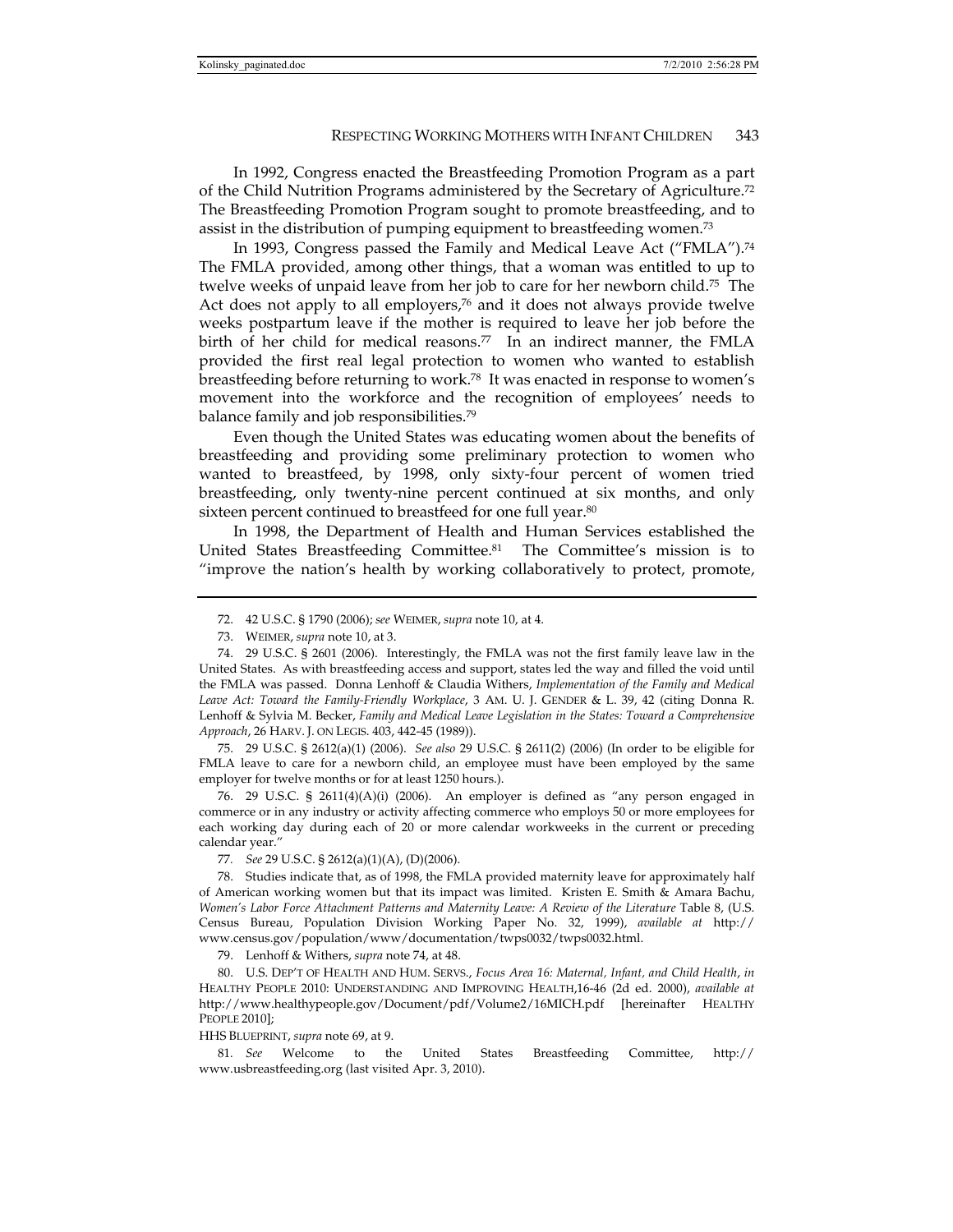and support breastfeeding."82 Around the same time, the federal government set breastfeeding rate goals as part of the Healthy People 2010 program ("Healthy People 2010").83 Healthy People 2010 sought to eliminate health disparities between different socioeconomic groups, and it identified breastfeeding as one of its focus areas.84 This program has become the benchmark by which the federal government determines this country's progress in breastfeeding rates. In fact, the legislation underlying the Breastfeeding Promotion Program now directs that "there is to be cooperation between the federal government and 'communities, State and local agencies, employers, health care professionals, and other entities in the private sector to build a supportive breastfeeding environment for women participating in the program under this section to support the breastfeeding goals of the Healthy People 2010 initiative.'"85

The targets for 2010 were set at seventy-five percent for initiation of breastfeeding, fifty percent at six months, and twenty-five percent at one year.86 In 2005, the HHS adjusted the objectives of Healthy People 2010 to reflect a measure and goal for exclusive breastfeeding at three and six months in addition to the other goals listed.87

In 2000, the United States Department of Health and Human Services created a "Blueprint for Breastfeeding."88 The Blueprint was designed to serve as a guide for building support for breastfeeding in the United States.89 It specifically recognized the need to create workplace environments that enabled mothers to continue breastfeeding as long as they desire.<sup>90</sup>

 85. WEIMER, *supra* note 10, at 3-4 (citing Child Nutrition and WIC Reauthorization Act of 2004, Pub. L. No. 108-265 § 203(e)(2)(c), 118 Stat. 729 (2004)); 42 U.S.C. § 1786(h)(4)(F)(2006).

86. HEALTHY PEOPLE 2010, *supra* note 80, at 16-46; HHS BLUEPRINT, *supra* note 69, at 9.

87*. Breastfeeding Trends and Updated National Health Objectives for Exclusive Breastfeeding—United States, Birth Years 2000-2004*, MMWR WKLY., Aug. 3, 2007, *available at* http://www.cdc.gov/ mmwr/preview/mmwrhtml/mm5630a2.htm (citing U.S. DEP'T OF HEALTH AND HUM. SERVS., HEALTHY PEOPLE 2010 MIDCOURSE REVIEW, *available at* http://www.healthypeople.gov/ data/midcourse). In 2007, the objectives for exclusive breastfeeding were set at sixty percent through three months and twenty-five percent through six months. *Id.* This shift signaled recognition within the HHS that exclusive breastfeeding through six months was the gold standard in public health policy.

<sup>82</sup>*. See* U.S. Breastfeeding Committee: About Us, http://www.usbreastfeeding.org/ AboutUs/tabid/53/Default.aspx (last visited Apr. 3, 2010).

 <sup>83.</sup> HEALTHY PEOPLE 2010, *supra* note 80.

 <sup>84.</sup> Healthy People 2010: What Are Its Goals?, http://www.healthypeople.gov/About/ goals.htm (last visited Apr. 3, 2010). *See* HEALTHY PEOPLE 2010, *supra* note 80, at 16-46. Healthy People seeks to increase the proportion of mothers who breastfeed their babies. *Id.* The text notes that the "lowest rates of breastfeeding are found among those whose infants are at highest risk of poor health and development: those aged 21 years and under and those with low educational levels." *Id*. Goals for breastfeeding rates were first set in Healthy People 2000, but those goals were not met. HHS BLUEPRINT, *supra* note 69, at 8.

 <sup>88.</sup> HHS BLUEPRINT, *supra* note 69.

<sup>89</sup>*. Id.*

<sup>90</sup>*. Id.* at 16.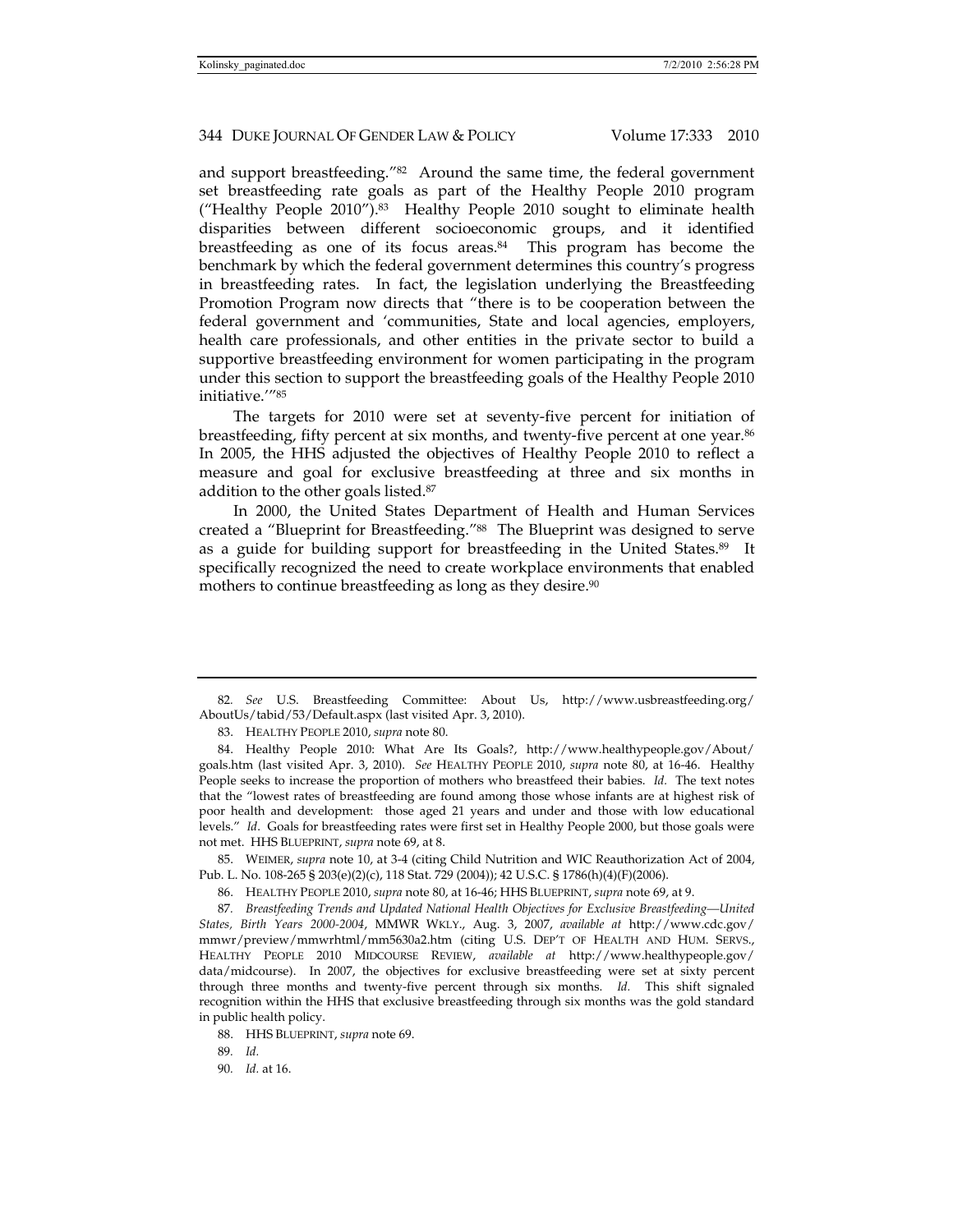#### 2. Progress by the Numbers.

In 2004, the initiation rate for breastfeeding was 73.8 percent; the nonexclusive breastfeeding rate at six months was at 36.4 percent; and the nonexclusive rate for breastfeeding at one year was  $17.7$  percent nationally.<sup>91</sup> The rate of exclusive breastfeeding through six months, however, was only 11.3 percent.<sup>92</sup> Not surprisingly, the rate of exclusive breastfeeding through six months for women with an income-to-poverty ratio of less than 100 percent was 8.3 percent, while the rate for more affluent women (with an income-to-poverty ratio of more than 350 percent) was fourteen percent.<sup>93</sup> Women who were black, young, single, received a high school education or less, lived in rural areas, or were poor had the lowest rates of exclusive breastfeeding, even at the threemonth mark.94

By 2005 only eight states had achieved all three original Healthy People 2010 objectives: Alaska, California, Hawaii, Idaho, Oregon, Utah, Vermont, and Washington.<sup>95</sup> This was not a mere coincidence. At least three of these states have enacted comprehensive legislation requiring or encouraging employers to accommodate a woman who wishes to continue breastfeeding when she returns to work.96 Some of the lowest rates of breastfeeding initiation and maintenance are found in the South, including Louisiana, Mississippi, Alabama, and Kentucky.97 Each of these states has no legislation that directs employers to support expressing breast milk in the workplace and only one, Mississippi, directs that employers may not prohibit the expression of breast milk during an employee's regular break periods.98 Other states performed better with respect to initiating breastfeeding, but have had difficulty achieving the Healthy People

 95. CTRS. FOR DISEASE CONTROL & PREVENTION, *supra* note 91; CTRS. FOR DISEASE CONTROL & PREVENTION, BREASTFEEDING REPORT CARD, UNITED STATES: OUTCOME INDICATORS, (2009), *available at* http://www.cdc.gov/breastfeeding/data/report\_card2.htm [hereinafter CDC Report Card]. Ten states achieved the goals for exclusive breastfeeding through three months, and eight states achieved the goals for exclusive breastfeeding through six months. *Id.*

 96. HAW. REV. STAT. ANN. § 378-2(7) (LexisNexis Supp. 2009); CAL. LAB. CODE § 1030 (West 2003); OR. REV. STAT. § 653.077 (2009). The state recently changed its statute to require employers to accommodate breastfeeding women at work. OR. REV. STAT. § 653.077 (2009).

97*. See* CDC Report Card, *supra* note 95; MISS. CODE. ANN. § 71-1-55 (Supp. 2009).

<sup>91</sup>*. Id.*; CTRS. FOR DISEASE CONTROL & PREVENTION, BREASTFEEDING AMONG U.S. CHILDREN BORN 1999-2006: CDC NATIONAL IMMUNIZATION SURVEY (2008), *available at* http:// www.cdc.gov/breastfeeding/data/NIS\_data/index.htm

<sup>92</sup>*. Id.* However, in reviewing similar survey results, some researchers have arrived at different rates. *See* Forste & Hoffmann, *supra* note 68, at 282, Table 2. In their analysis, Forste and Hoffmann report a 15.5 percent rate of exclusive breastfeeding through six months with a swing from 14.1 percent to seventeen percent based upon income-to-poverty ratios. These rates are still well below the desired twenty-five percent rate set forth by Healthy People 2010.

 <sup>93.</sup> Forste & Hoffmann, *supra* note 68, at 282, Table 2.

 <sup>94.</sup> Press Release, Centers for Disease Control & Prevention, *More Women Choosing to Breastfeed, but Rates of Exclusive Breastfeeding Fall Short of National Objectives* (Aug. 2, 2007), *available at*  http://www.cdc.gov/media/pressrel/2007/r070802.htm?s\_cid=mediarel\_r070802 (citing *Breastfeeding Trends and Updated National Health Objectives for Exclusive Breastfeeding—United States, Birth Years 2000-2004*, MMWR WKLY., Aug. 3, 2007, *available at* http://www.cdc.gov/ mmwr/preview/mmwrhtml/mm5630a2.htm).

 <sup>98.</sup> MISS. CODE. ANN. § 71-1-55 (Supp. 2009).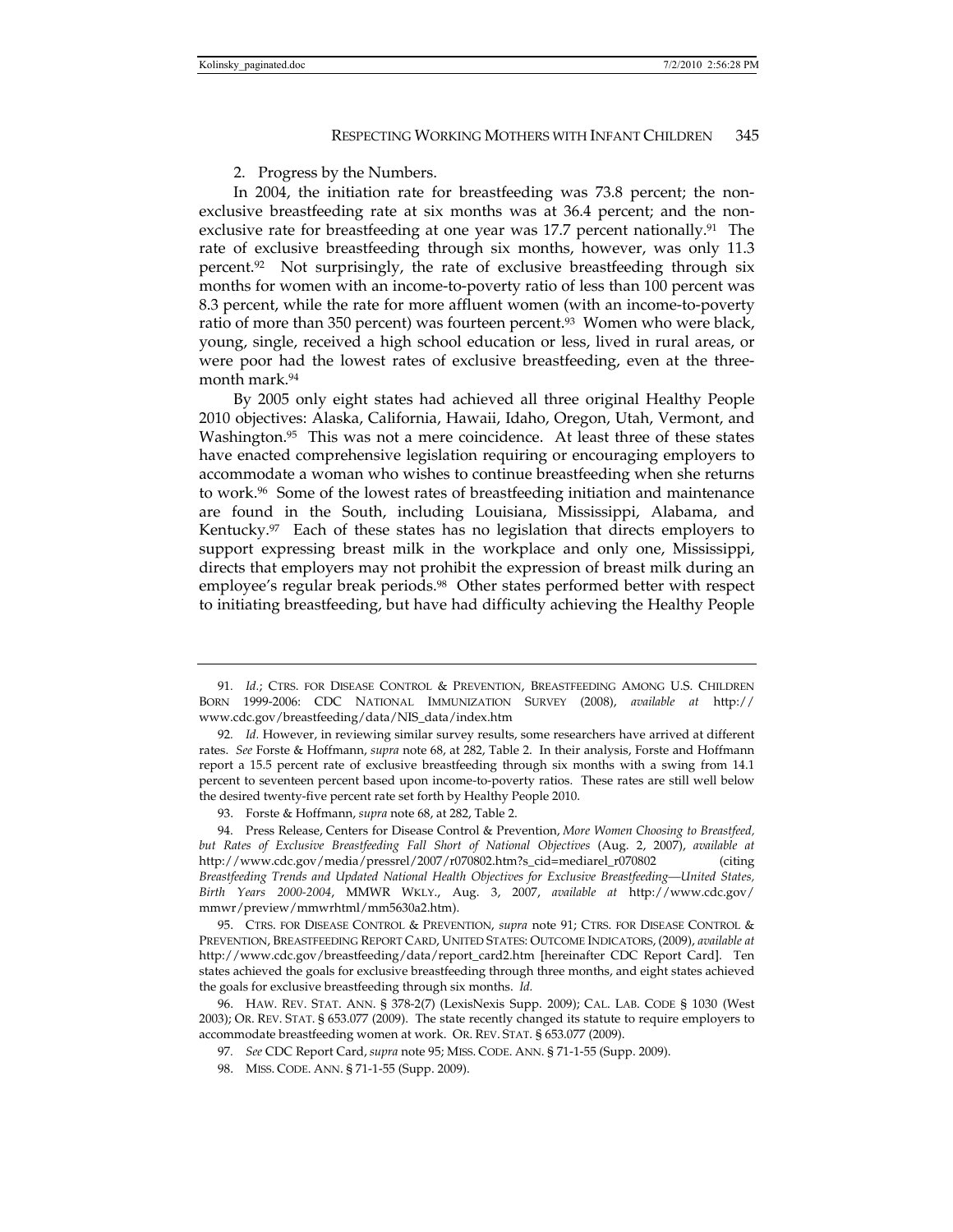2010 exclusive breastfeeding objectives.<sup>99</sup> As the data may suggest, comprehensive federal legislation is critical to enable these breastfeeding objectives to be met. The most recent statistics from the National Immunization Survey indicate that breastfeeding rates have continued to improve.<sup>100</sup> Despite these promising gains, a review of recent data confirms that, consistent with previous research, non-hispanic blacks, less educated women, and socioeconomically disadvantaged groups still have lower breastfeeding rates.<sup>101</sup> Breastfeeding rates continue to be highest among married women, older women, and women with higher levels of education and income.102 Breastfeeding rates remain lowest among young, black, poor mothers with less education.103 In order to increase breastfeeding rates among all socio-economic groups, working women should receive accommodations essential to continuing to breastfeed once they have returned to work.

B. The Legal Landscape in the United States with Respect to Federal Law.

Currently, no federal statute protects a breastfeeding woman from discrimination in the workplace based on her breastfeeding status, and no federal statute requires an employer to accommodate a woman who chooses to continue breastfeeding upon her return to work.104

Title VII of the Civil Rights Act of 1964 protects a woman from discrimination in the workplace based on her sex.105 In 1978, Congress passed the Pregnancy Discrimination Act which codified the Equal Employment Opportunity Commission's position that an employer could not discriminate against a woman regarding pregnancy, childbirth, or related medical conditions.106

The Pregnancy Discrimination Act was enacted with the express purpose of overturning the United States Supreme Court ruling in *General Electric Company* 

 105. 42 U.S.C. § 2000(e) (2006). Under Title VII it is an unlawful employment practice to discriminate against a person in the workplace based upon race, color, religion, gender or national origin with respect to compensation, terms, conditions or privileges of employment.

 <sup>99.</sup> CDC Report Card, *supra* note 95. Those states include Arizona, Arkansas, Texas, Oklahoma, Tennessee, North Carolina, West Virginia, Pennsylvania, New York, New Hampshire, New Jersey, District of Columbia, and Delaware.

<sup>100</sup>*. See* sources cited *supra* note 87. CTRS. FOR DISEASE CONTROL & PREVENTION, NATIONAL IMMUNIZATION SURVEY *supra* note 91.

<sup>101</sup>*. See* CTRS. FOR DISEASE CONTROL & PREVENTION, NATIONAL IMMUNIZATION SURVEY, *supra* note 95 (Key Findings of NIS Survey); Forste & Hoffmann, *supra* note 68, at 278.

 <sup>102.</sup> Forste & Hoffmann, *supra* note 68, at 278.

<sup>103</sup>*. Id.* at 278-79.

 <sup>104.</sup> As noted previously, only the FMLA offers a woman any sort of accommodation before she returns to work, but even the FMLA does not provide protection when a woman returns to work. *See* Family and Medical Leave Act, 29 U.S.C. § 2601 (2006).

<sup>106</sup>*. See* Pregnancy Discrimination Act of 1978, Pub. L. No. 95-555, 92 Stat. 2076 (codified as amended at 42 U.S.C. § 2000e(k) (2006)). The pertinent language provides that "the terms 'because of sex' or 'on the basis of sex' include, but are not limited to, because of or on the basis of pregnancy, childbirth, or related medical conditions; and women affected by pregnancy, childbirth, or related medical conditions shall be treated the same for all employment-related purposes . . . ." *Id.*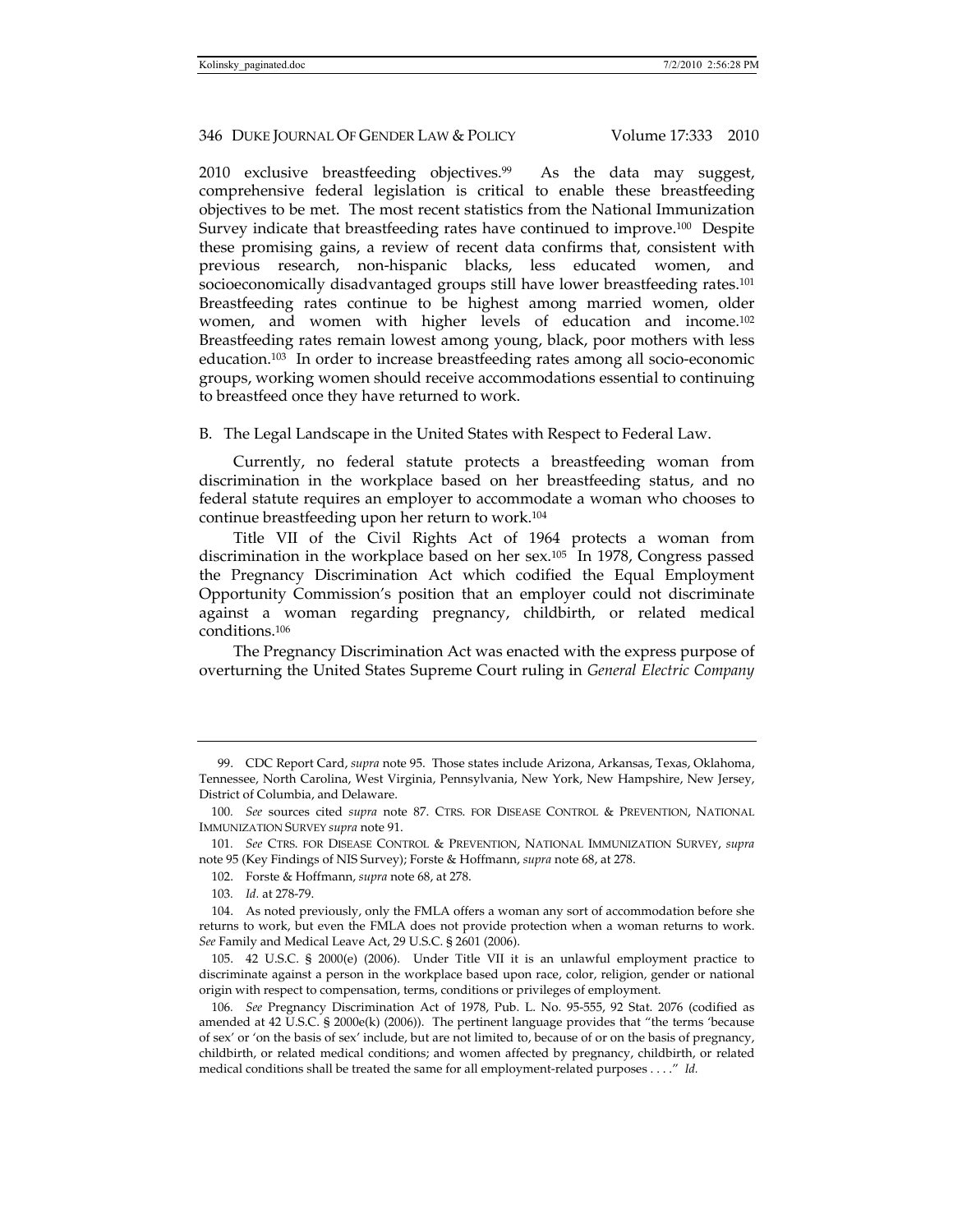*v. Gilbert*. 107 In *Gilbert*, female employees filed suit against their employer claiming sex discrimination based on the exclusion of pregnancy-related disabilities from the employer's disability plan.108 The Supreme Court held that the exclusion of pregnancy from the disability policy did not constitute discrimination under Title VII because it was not a gender-based exclusion and there was no indication that the denial of disability benefits was anything other than a decision not to cover a specific physical condition.109 The Supreme Court reached this conclusion even though the EEOC had interpreted Title VII to protect pregnancy-related disabilities from discrimination.110 While the Pregnancy Discrimination Act clarified that pregnancy, childbirth, and related medical conditions were entitled to protection under Title VII, several federal courts have found that breastfeeding is not included within the protection provided to women for "pregnancy, childbirth, and related medical conditions."111 These courts have recognized, however, that breastfeeding is a "uniquely female attribute" like pregnancy.<sup>112</sup> These cases can be divided into two groups, those decided before the enactment of the FMLA, and those decided after.

# 1. Pre-FMLA Cases.

With respect to the pre-FMLA cases, the courts addressed an employer's decision whether to grant or extend disability or medical leave to women so that they could breastfeed.113 In *Wallace v. Pyro Mining Co*., an employee claimed that her employer discriminated against her on the basis of her sex when it failed to extend her disability leave so that she could continue to breastfeed her infant

 <sup>107. 429</sup> U.S. 125, 145-46 (1976); H.R. REP. NO. 95-948 (1978), at 2, 3 *reprinted in* 1978 U.S.C.C.A.N. 4749, 4750-51; Newport News Shipbuilding & Dry Dock Co. v. E.E.O.C., 462 U.S. 669, 670 (1983) (noting that Congress decided to overrule the decision in *Gilbert* by amending Title VII to prohibit sex discrimination on the basis of pregnancy).

<sup>108</sup>*. Gilbert*, 429 U.S. at 127.

<sup>109</sup>*. Id.* at 139-40. In his dissent, Justice Brennan noted that the Court's reasoning relied primarily on the logic of Geduldig v. Aiello, 417 U.S. 484, 496-97 (1974), that "[t]here is no risk from which men are protected and women are not. Likewise, there is no risk from which women are protected and men are not." *Id.* at 147-48. Instead, the Court focused on a lack of identity between the excluded disability and gender because there were only two potential recipients: pregnant women and non-pregnant persons. *Id.* at 135. Because women were part of each group of potential recipients, there could be no gender discrimination absent some pretext or other evidence to the contrary.

 <sup>110.</sup> The 1972 EEOC guideline provided, "Disabilities caused or contributed to by pregnancy, miscarriage, abortion, childbirth, and recovery therefrom are, for all job-related purposes, temporary disabilities and should be treated as such . . . . [Benefits] shall be applied to disability due to pregnancy or childbirth on the same terms and conditions as they are applied to other temporary disabilities." 29 C.F.R. § 1604.10(b)(1975), *as cited in Gilbert*, 429 U.S. at 140-41. In coming to its conclusion, the Supreme Court noted that the EEOC's interpretation was promulgated some eight years after the law was enacted and that the guideline contradicted an earlier interpretation that was provided closer to the time of Title VII's enactment. *Gilbert*, 429 U.S. at 141-42.

 <sup>111.</sup> Wallace v. Pyro Mining Co., 789 F. Supp. 867, 869 (W.D. Ky. 1990). *See* Barrash v. Bowen 846 F.2d 927, 931 (4th. Cir. 1988).

<sup>112</sup>*. Wallace,* 789 F. Supp. at 869.

<sup>113</sup>*. Id.*; McNill v. N.Y. City Dep't of Corr., 950 F. Supp. 564, 568 (S.D.N.Y. 1996).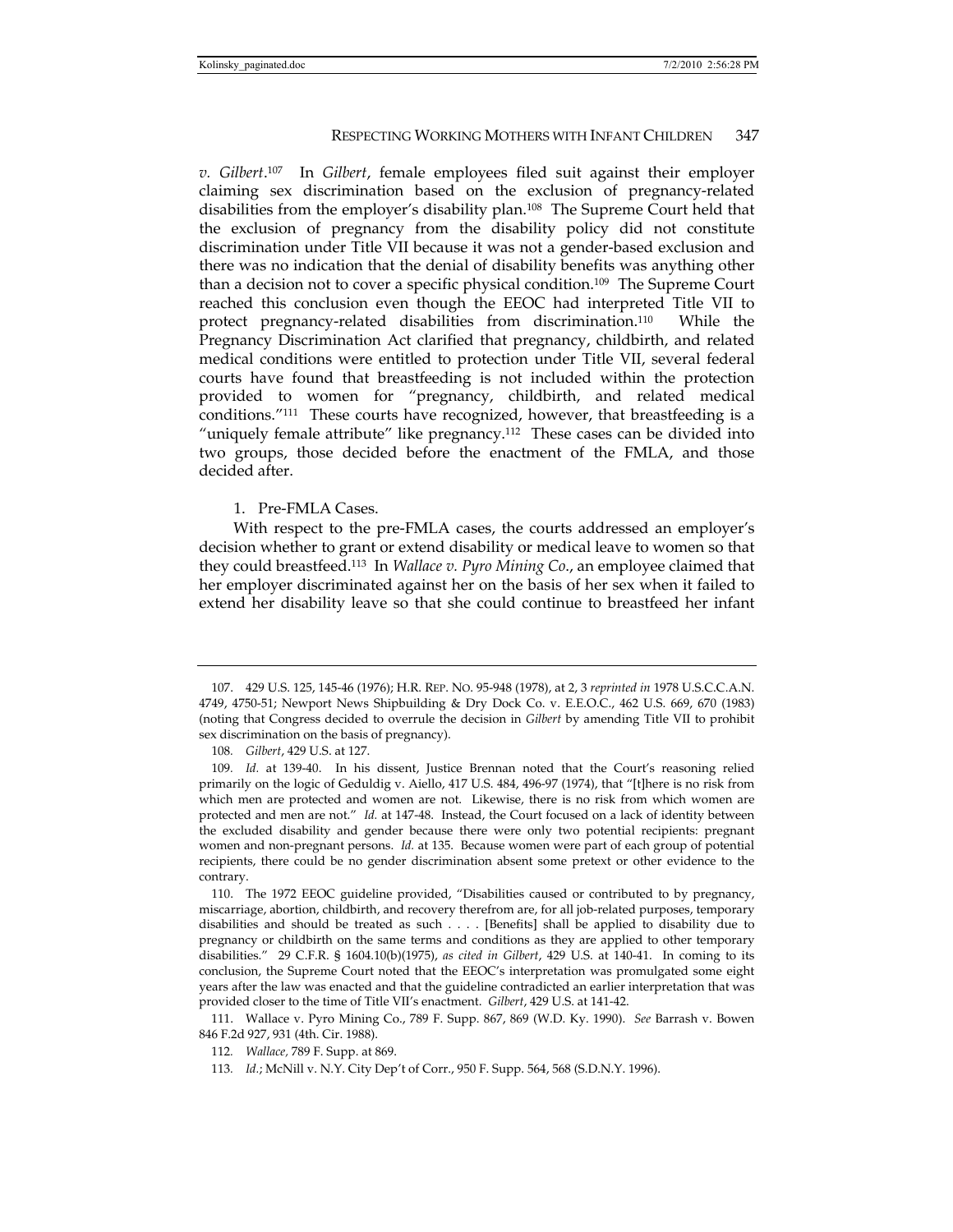because the infant would not accept a bottle.114 The district court first analyzed the employee's claim under the standard announced in *Gilbert* and found that the employer's decision to deny personal leave for breastfeeding did not deny anyone personal leave on the basis of sex, it merely excluded one situation from that leave policy.115 The district court then reviewed the employee's claim under the Pregnancy Discrimination Act and found that while "breastfeeding and weaning are natural concomitants of pregnancy and childbirth, they are not 'medical conditions' related thereto."<sup>116</sup> The court specifically found that "related medical conditions" was intended to address disabilities that arose from pregnancy such as abortion, miscarriage, childbirth, and recovery related thereto.117 Essentially, the district court viewed the employee's claim as one based on the desire to care for her child, not a medical reason related to her pregnancy and childbirth. The result was that a woman who gave birth and chose to breastfeed her infant was afforded less protection under the Pregnancy Discrimination Act than a woman who had miscarried or who chose to have an abortion would receive.

In *McNill v. New York City Department of Correction*, a woman claimed that legitimate, pregnancy-related absences from June through November 1991 were improperly excluded from her pregnancy and maternity leave resulting in adverse employment actions at work.118 McNill claimed that her absence was pregnancy-related, and therefore protected under Title VII, because she had to breastfeed her son during that time due to his birth defects.119

The district court found that an infant's medical condition did not fall with the definition of "pregnancy, childbirth, or related medical condition" and thus did not come within the purview of Title VII.<sup>120</sup> It also found that the PDA was designed to protect a mother's disability due to pregnancy or childbirth and not to protect the care of a child, which would not be a "medically determined condition related to pregnancy."121

## 2. Post-FMLA cases.

While there have been reported cases related to breastfeeding since the enactment of the FMLA in 1993, the nature of the claims raised by breastfeeding

<sup>114</sup>*. Wallace*, 789 F. Supp. at 868. The employee contended that "[h]er six-week-old infant refused a bottle and 'tenaciously insisted on breast-feeding, to the exclusion of all other food.'" *Id.* 

<sup>115</sup>*. Id.* at 868-69.

<sup>116</sup>*. Id.* at 869.

<sup>117</sup>*. Id*.

 <sup>118. 950</sup> F. Supp. 564, 568 (S.D.N.Y. 1996).

<sup>119</sup>*. Id.* at 566. The employee's obstetrician released her to return to work in June 1991, but her medical leave was extended due to emotional problems and the need to breastfeed her son who was born with a cleft palate and cleft lip. *Id.*

<sup>120</sup>*. Id.* at 569-70 ("I cannot conclude that malfunction of the infant's palate and lip can be considered a 'condition related to pregnancy or childbirth.' Conditions related to pregnancy or childbirth would directly involve the condition of the mother.").

<sup>121</sup>*. Id.* at 570 (quoting H.R. REP. NO. 95-948 (1978), at 4, 5 *reprinted in* 1978 U.S.C.C.A.N. 4749, 4753).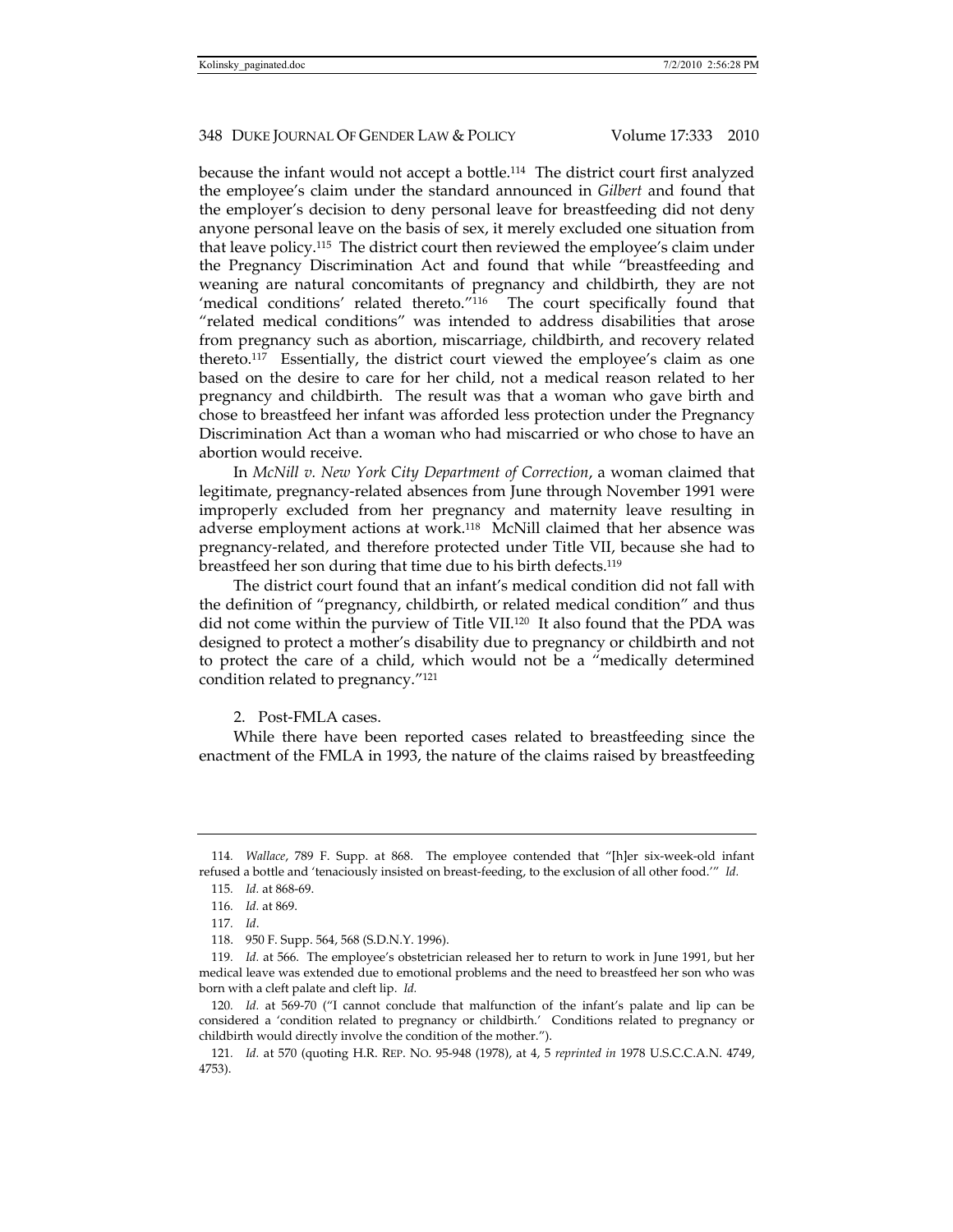mothers have changed.122 Some cases have addressed extending an administrative leave beyond the leave an employer has already provided; others have addressed women who sued based upon their belief that they were discriminated against or fired because of their desire to breastfeed, and at least one case directly addressed accommodations in the workplace.123 The following is an examination of some of the cases decided in any category since the enactment of the FMLA.

In *Martinez v. NBC, Inc.*, the Southern District Court of New York determined that a breastfeeding woman could not maintain a claim under the Americans with Disabilities Act.124 The underlying claim, as identified by the court, was that MSNBC "was insufficiently accommodating of plaintiff's desire to pump breast milk in the workplace so that she could breast feed her child [after] returning to work promptly after childbirth."125

In 1997, Martinez returned to work after taking maternity leave.<sup>126</sup> Martinez chose to continue breastfeeding her son when she returned to work.<sup>127</sup> Her employer permitted her to pump breast milk three times a day for periods of about twenty minutes in an empty edit room.128 Martinez became uncomfortable when she was pumping because other employees attempted to enter the edit room on occasion. In addition, she complained of a less favorable work schedule that interfered with child care.129 Martinez also complained that male co-workers made offensive comments about her breastfeeding on three occasions.130

The court considered whether Martinez's status as a breastfeeding woman rendered her a "qualified individual with disability" under the Americans with

<sup>122</sup>*. See* Puente v. Ridge, 324 F. App'x 423, 424-25 (5th Cir. 2009) (employee sued after employer failed to adequately accommodate her request to pump breast milk at work by allowing her additional paid break time, employee sued under Title VII); Vachon v. R.M. Davis, Inc., 2004 U.S. Dist. LEXIS 6339 at \*39 (D. Me. Apr. 13, 2004) (employee included failure to accommodate breastfeeding as part of a disparate treatment claim under Title VII and the PDA); Fortier v. U.S. Steel Group, 2002 U.S. Dist. LEXIS 11788 at \*6 (W.D. Pa. June 4, 2002) (employee claimed discrimination and disparate treatment based, in part, on fact she expressed her intention to breastfeed after giving birth); Gallegos v. Dep't. of Interior, 6 F. App'x 865, 866 (Fed. Cir. 2001) (employee who was denied an extended leave to breastfeed her child and failed to return to work for an additional three and a half months, claimed retaliation when she was fired); *Martinez*, 49 F. Supp. 2d at 308 (employee claimed discrimination based on failure to adequately accommodate need to pump upon return to work). Under the FMLA, employers with more than fifty employees within a certain geographic area are required, under certain circumstances, to give a woman up to twelve unpaid weeks of leave to care for her infant after childbirth. 29 U.S.C. § 2612 (2006). *See* 29 U.S.C. § 2611(4)(A)(i) (2006).

<sup>123</sup>*. See, e.g.*, *Martinez*, 49 F. Supp. 2d at 305.

<sup>124</sup>*. Id.* at 309.

<sup>125</sup>*. Id.* at 306.

<sup>126</sup>*. Id.* at 306-07.

<sup>127</sup>*. Id.* at 307.

<sup>128</sup>*. Id.*

<sup>129</sup>*. Id.* The court specifically noted that Martinez's scheduling issues were related to child care, not her ability to pump at work.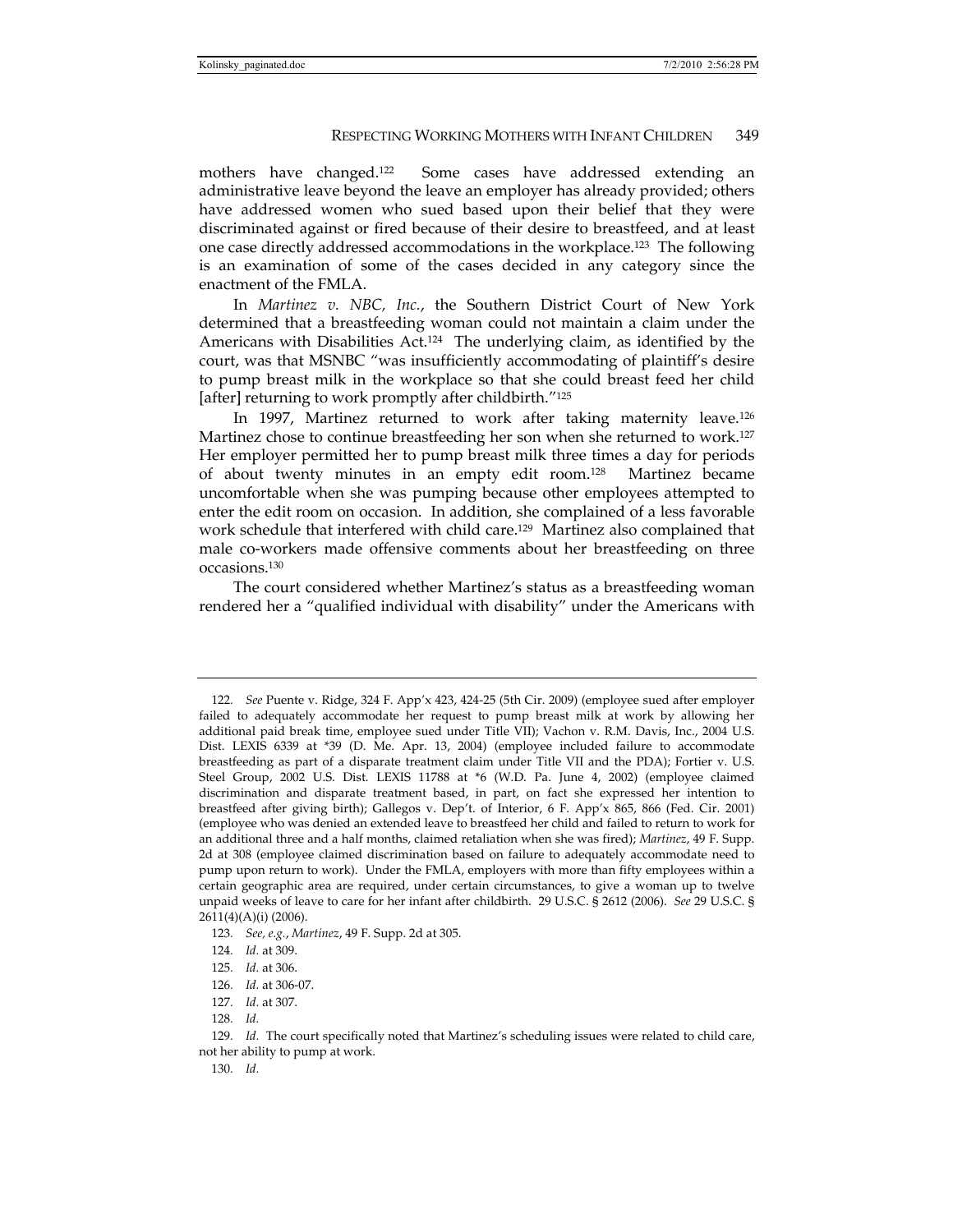Disabilities Act (ADA), and found that it did not.131 The court next considered whether Martinez could maintain a sex-plus discrimination claim against her employer under Title VII.<sup>132</sup> "Sex-plus" discrimination occurs when a person is subject to disparate treatment based on her sex-plus a second characteristic.133

To prevail on her sex-plus discrimination claim, Martinez first had to prove that there was a corresponding subclass of members of the opposite sex.134 The court found that Martinez could not advance a sex-plus discrimination claim where there was no corresponding sub-class of members of the opposite sex.<sup>135</sup>

Simply put, the court found that there can be no claim of sex-plus discrimination based upon disparate treatment of a breastfeeding woman because there is no corresponding sub-class of breastfeeding men.136 The Supreme Court has found, however, that treating a woman with young children differently from a man with young children can be the basis for a proper claim of sex-plus discrimination.137 Thus, a breastfeeding mother's status as a parent does not prevent her from maintaining a sex-plus discrimination claim under Title VII–it is only her ability to lactate that does so.

A few courts have expanded the application of sex-plus discrimination to comparators within the same protected class who lack the "plus" characteristic.138 Under this interpretation, a breastfeeding woman could claim sex-plus discrimination where she was treated differently from women who were not breastfeeding.139 This view is not the popular one, and it abandons a

132*. Martinez*, 49 F. Supp. 2d at 310.

133*. Id.* "It is impermissible to treat men characterized by some additional characteristic more or less favorably than women with the same added characteristic." *Id.* (citing Fisher v. Vassar Coll., 70 F.3d 1420, 1448 (2d Cir. 1995)). This type of claim was first recognized by the United States Supreme Court in Philips v. Martin Marietta Corp., 400 U.S. 542, 543-44 (1971).

134*. See* Derungs v. Wal-Mart Stores, Inc., 374 F.3d 428, 439 (6th Cir. 2004) ("Gender-plus plaintiffs can never be successful if there is no corresponding subclass of members of the opposite gender." This is because such plaintiffs cannot make the requisite showing that they were treated differently from similarly situated members of the opposite sex.); *Fisher*, 70 F.3d at 1448 (Court agreed that the only way to maintain sex-plus claim was to predicate it upon the tenure experiences of women who took extended leaves of absence from their work for any reason with men who also took long leaves of absence.).

135*. Martinez*, 49 F. Supp. 2d at 310-11 (quoting Coleman v. B-G Maint. Mgmt. of Colo., Inc., 108 F.3d 1199, 1203 (10th Cir. 1997)).

136*. Id.*

137*. Philips*, 400 U.S. at 543-44.

138*. See* Philipsen v. Univ. of Mich. Bd. of Regents, 2007 U.S. Dist. LEXIS 25898, at \*22 (E.D. Mich. Mar. 22, 2007) (citing Gee-Thomas v. Cingular Wireless, 324 F. Supp. 2d 875, 884 n.6 (M.D. Tenn. 2004)).

139*. Id.* at \*23-24. *See, e.g.*, McGrehaghan v. St. Denis Sch., 979 F. Supp. 323, 327 (E.D. Pa. 1997) (sex-plus discrimination claim survived summary judgment when mother with disabled child was replaced by woman without disabled child); *Philipsen*, 2007 U.S. Dist. LEXIS at \*23 (holding that "the

<sup>131</sup>*. Id.* at 308. The court noted that every court to consider this question had ruled that "'pregnancy and related medical conditions do not, absent unusual conditions, constitute a [disability] under the ADA.'" *Id.* (quoting Lacoparra v. Pergament Health Ctrs., Inc., 982 F. Supp. 213, 228 (1997)). At least one author has argued that the court in *Martinez* misapplied the definition of "disability" and that lactation should be accommodated under the ADA. *See* Hilary Von Rohr, *Access to Justice: The Social Responsibility of Lawyers: Recent Development: Lactation Litigation and the ADA Solution: A Response to* Martinez v. NBC, 4 WASH. U. J.L. & POL'Y 341 (2000).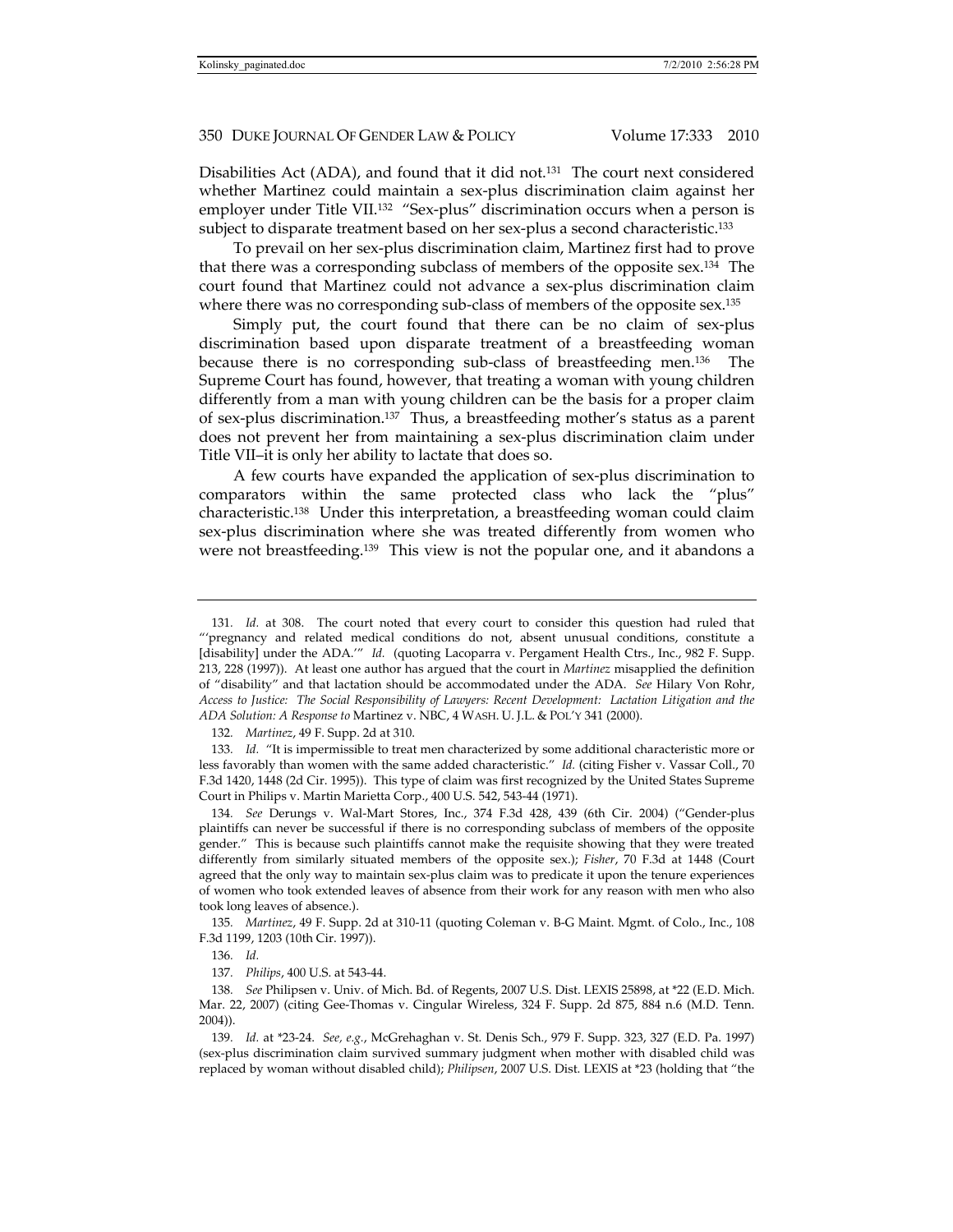core concept of gender discrimination that "to be actionable . . . gender-plus discrimination must be premised on *gender*."140

Kristen Fortier alleged that she was subject to harassment after she advised her employer she was pregnant and she intended to breastfeed.<sup>141</sup> She claimed that her employer warned it might interfere with her job performance.142 Approximately five weeks later, she was called into a meeting and asked to resign; she refused.143 Her claim came before the Western District Court of Pennsylvania on a motion to dismiss.<sup>144</sup> The court characterized her complaint as one of gender discrimination, sexual harassment, and disparate treatment under Title VII.145

Fortier was required to present a short and plain statement of her claim showing she was entitled to relief in order to survive a motion to dismiss.146 The district court found that Fortier stated a cause of action for pregnancy discrimination and/or sexual harassment that could survive a motion to dismiss, but that her claim regarding her intent to breastfeed failed because she was only a potential member of the class of women who intended to breastfeed.147

In short, legal decisions on all levels have found that breastfeeding resides in a parallel universe. It is not a federally recognized disability, but like a disability it requires accommodation in the workplace when a woman returns to work. It is "uniquely female," just as pregnancy is, but discrimination based on it does not rise to the level of actionable workplace discrimination because it is not a medical condition related to pregnancy. This gap in federal protection means that there is no protection for women from harsh, inconsiderate work environments and, as such, a woman's ability to continue breastfeeding upon her return to work can be limited.

The underlying logic offered by some early court decisions was that a woman chooses to breastfeed and formula is an acceptable substitute, just as

point of *Philips* and its progeny is that a defendant should not be able to escape liability for discrimination on the basis of sex merely by hiring some members of the protected group").

<sup>140</sup>*. Philipsen*, 2007 U.S. Dist. LEXIS at \*25 (quoting *Coleman*, 108 F.3d at 1203). Indeed, it appears in some cases that gender discrimination claims were being avoided by hiring from within the protected class. In those cases, "piercing the gender veil" may be necessary to remedy a discriminatory action clothed as a nondiscriminatory action.

 <sup>141.</sup> Fortier v. U.S. Steel Group, 2002 U.S. Dist. LEXIS 11788, at \*1-2 (W.D. Pa. June 4, 2002).

<sup>142</sup>*. Id.* at \*2.

 <sup>143.</sup> Fortier claimed she had received no negative criticism of her work before that meeting. *Id.* at \*3. She was accused of misfiling an important microfiche. *Id.*

<sup>144</sup>*. Id.* at \*1.

<sup>145</sup>*. Id.* at \*5-6. Fortier's complaint was somewhat unclear, but the court construed her claims as emanating from protections found under Title VII, more specifically the Pregnancy Discrimination Act. *Id.*

<sup>146</sup>*. Id.* at \*8-9 (citing Swierkiewicz v. Sorema, N.A., 534 U.S. 506, 512 (2002)); Fed. R. Civ. P. 8(a)(2)).

<sup>147</sup>*. Id.* at \*10-11. The district court did not address the question of whether such women were protected by Title VII or the Pregnancy Discrimination Act. Instead, the court found that the harassment Fortier suffered was based on her status as a pregnant woman. *Id.*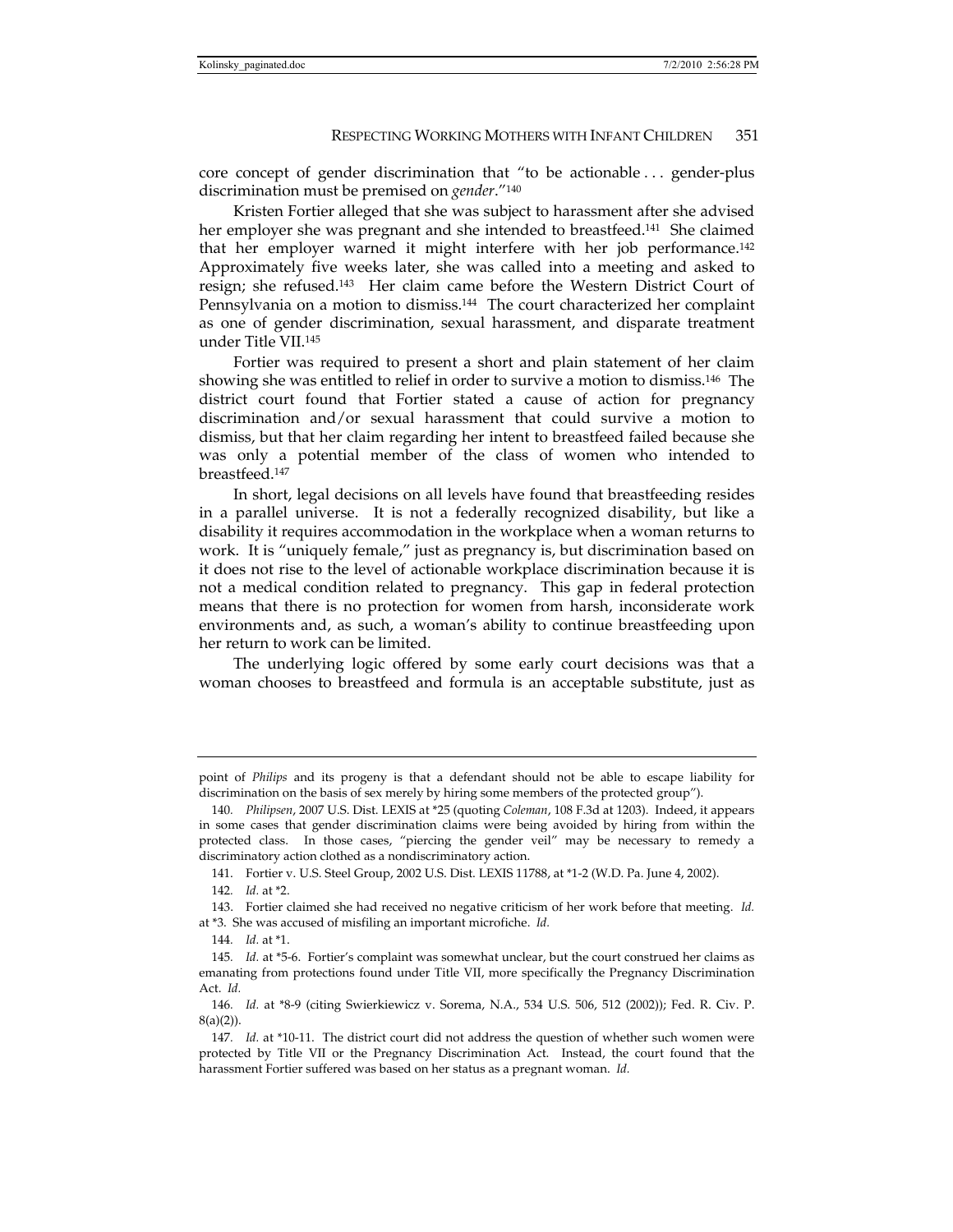child care is an acceptable substitute for a mother who chooses to work.148 No man can breastfeed, and in our society no other female caretaker can breastfeed, yet courts—by choice or by legal constraint—are unwilling to incorporate breastfeeding protection into the existing legal framework.149

The legal rationale that breastfeeding is a child care choice is simply wrong. There is no adequate substitute for the nourishment afforded by mother's milk because it is ideally suited to her infant. In this society, only a mother can meet this important need, and it should be a need she has the right to satisfy. Although this "breastfeeding=childcare" logic has been abandoned somewhat by more recent court decisions, the legal constraints remain.<sup>150</sup> There is no available method to protect a woman from discrimination, disparate treatment, or harassment in the workplace if she chooses to breastfeed.

While the federal government and the courts have faltered in providing support for breastfeeding women, some states have been more aggressive in addressing the need.151 An array of approaches exist, with some states affording minimal protections, some allowing voluntary protection, and some imposing complete protection for breastfeeding women.152 The next section explores the approaches of the most successful states as a model for improving protection at the federal level.

C. The States' Solutions.

Forty-four states protect a woman's right to breastfeed in public, although Missouri only allows a woman to do so "with as much discretion as possible" and, in Tennessee, the protection only extends to children who are twelve months or less.<sup>153</sup> Twenty-eight states specifically exempt women who breastfeed in public from public indecency laws and criminal statutes.154 Unfortunately, the majority of states neither protect nor encourage breastfeeding or expressing breast milk in the workplace.155 Only twenty-four states provide any statutory protection for women in the workplace who wish to express breast milk.156 This hit and miss legal protection afforded to breastfeeding women is

 155. Alabama, Alaska, Arizona, Delaware, Florida, Idaho, Iowa, Kansas, Kentucky, Louisiana, Maryland, Massachusetts, Michigan, Missouri, Nebraska, Nevada, New Hampshire, New Jersey, North Carolina, Ohio, Pennsylvania, South Carolina, South Dakota, Utah, and Wisconsin. *See id.*

 156. The following states have some law related to breastfeeding in the workplace: Arkansas, California, Colorado, Connecticut, Georgia, Hawaii, Illinois, Indiana, Maine, Minnesota, Mississippi,

<sup>148</sup>*. See, e.g.*, Wallace v. Pyro Mining Co., 789 F. Supp. 867, 869-70 (W.D. Ky. 1990) (court found that "child-care concerns" such as being able to stay home with a child or breastfeeding a child are not covered by Title VII or the Pregnancy Discrimination Act).

<sup>149</sup>*. Martinez*, 49 F. Supp. 2d at , 309.

<sup>150</sup>*. See id.*

<sup>151</sup>*. See infra* Part II, subsection C.

<sup>152</sup>*. Id.*

<sup>153</sup>*. See* MO. REV. STAT. § 191.918 (West 2004); TENN. CODE ANN. § 68-58-101 (2006).

 <sup>154.</sup> Those states include Alaska, Arizona, Arkansas, Florida, Illinois, Kentucky, Louisiana, Massachusetts, Michigan, Minnesota, Mississippi, Montana, Nevada, New Hampshire, New York, North Carolina, North Dakota, Oklahoma, Pennsylvania, Rhode Island, South Carolina, South Dakota, Tennessee, Utah, Virginia, Washington, Wisconsin, and Wyoming. *See* NAT'L CONFERENCE OF STATE LEGIS., BREASTFEEDING STATE LAWS, http://www.ncsl.org/default.aspx?tabid=14389 (last visited Apr. 27, 2010).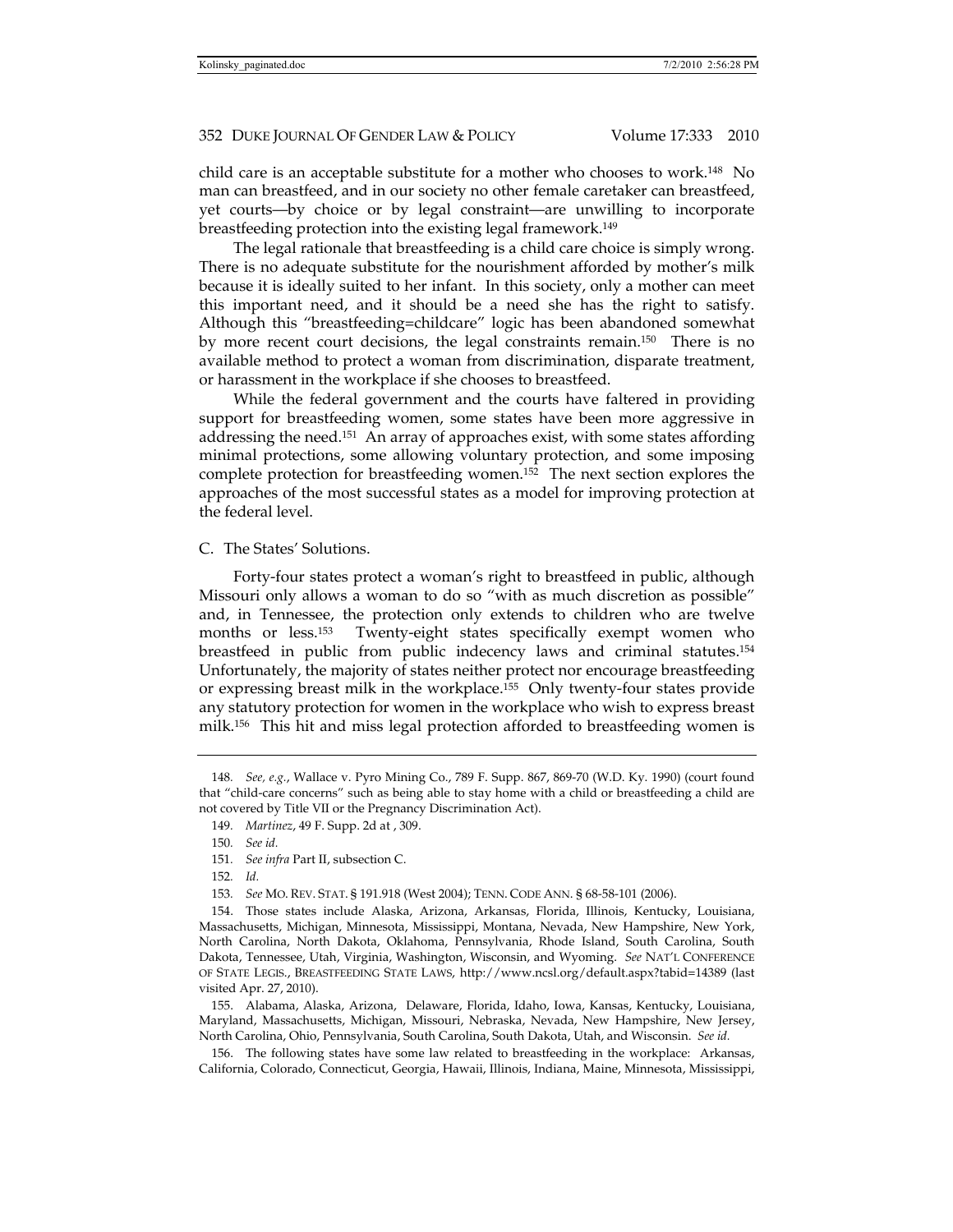typical of the patchwork of state legislation that has been produced in the last twenty years. It is the reason why federal legislation has become so critical, so that all women can have the same workplace opportunities with respect to breastfeeding. What follows is an examination of the good, the bad, and the ugly with respect to state statutes.

## 1. The Good.

Some states, including California, Connecticut, and Hawaii, have had statutory protections in place for years that fill the void left by the lack of federal legislation, while other states, like Oregon, Illinois, and Indiana have enacted legislation more recently.157 Each state provides a measure of protection in the workplace for breastfeeding women who wish to express breast milk at work.158 These statutes are "good" because the laws: 1) mandate employer compliance; 2) set forth time, place, and manner guidelines for the accommodation of breastfeeding employees; and 3) have recognized a woman's right to breastfeed in public.159 The best of these state statutes, like Connecticut's and Hawaii's, go one step further—they specifically prohibit discrimination against women who choose to express breast milk or breastfeed in the workplace.160 Either of these statutes can serve as a model for any federal legislation that may be enacted.

California's statute provides that an employer shall "provide a reasonable amount of break time to accommodate an employee desiring to express breast milk for the employee's infant child."161 Breastfeeding mothers are not entitled to additional break time beyond that which they would otherwise receive; instead, the break time to express breast milk should run concurrently with any other break time.162 If there is any additional break time required, then the

Montana, New Mexico, New York, North Dakota, Oklahoma, Oregon, Rhode Island, Tennessee, Texas, Vermont, Virginia, Washington, Wyoming. *See id.* Three of these states, Arkansas, Maine, and North Dakota, enacted workplace legislation in 2009. ARK. STAT. ANN. § 11-5-116 (Supp. 2009); ME. REV. STAT. ANN. tit. 26, § 604 (Supp. 2009); N.D. CENT. CODE § 23-12-17 (Supp. 2009).

 <sup>157.</sup> CAL. LAB. CODE §§ 1030-33 (West 2003); CONN. GEN. STAT. ANN. § 31-40w (West 2003); HAW. REV. STAT. ANN. § 378-2(7) (LexisNexis Supp. 2009); OR. REV. STAT. § 653.077 (2009); IND. CODE ANN. § 22-2-14-2 (LexisNexis Supp. 2009); 740 ILL. COMP. STAT. 137/5 (West Supp. 2010); 820 ILL. COMP. STAT. 260/10 (West 2004).

 <sup>158.</sup> CAL. LAB. CODE §§ 1030-33 (West 2003); CONN. GEN. STAT. ANN. § 31-40w (West 2003); HAW. REV. STAT. ANN. § 378-2(7) (LexisNexis Supp. 2009); OR. REV. STAT. § 653.077 (2009).

 <sup>159.</sup> CAL. LAB. CODE §§ 1030-33 (West 2003); CONN. GEN. STAT. ANN. § 31-40w (West 2003); HAW. REV. STAT. ANN. § 378-2(7) (LexisNexis Supp. 2009); OR. REV. STAT. § 653.077 (2009).

 <sup>160.</sup> CONN. GEN. STAT. ANN. § 31-40w(c) (West 2003) ("[a]n employer shall not discriminate against, discipline or take any adverse employment action against any employee because such employee has elected" to express breast milk or breastfeed"); HAW. REV. STAT. ANN. § 378-2(7) (LexisNexis Supp. 2009) (discriminatory practice for any employer to refuse to "hire or employ, or to bar or discharge from employment, or withhold pay, demote, or penalize a lactating employee because an employee breastfeeds or expresses milk at the workplace"). *See also* N.Y. LAB. LAW § 206 c (McKinney 2009) ("No employer shall discriminate in any way against an employee who chooses to express breast milk in the work place."). In the District of Columbia, employers must provide break periods for expressing breast milk and must make reasonable efforts to provide a suitable environment in which to do so. D.C. CODE § 2-1402.82(d)(1)-(2) (Supp. 2009).

 <sup>161.</sup> CAL. LAB. CODE § 1030 (West 2003).

<sup>162</sup>*. Id.*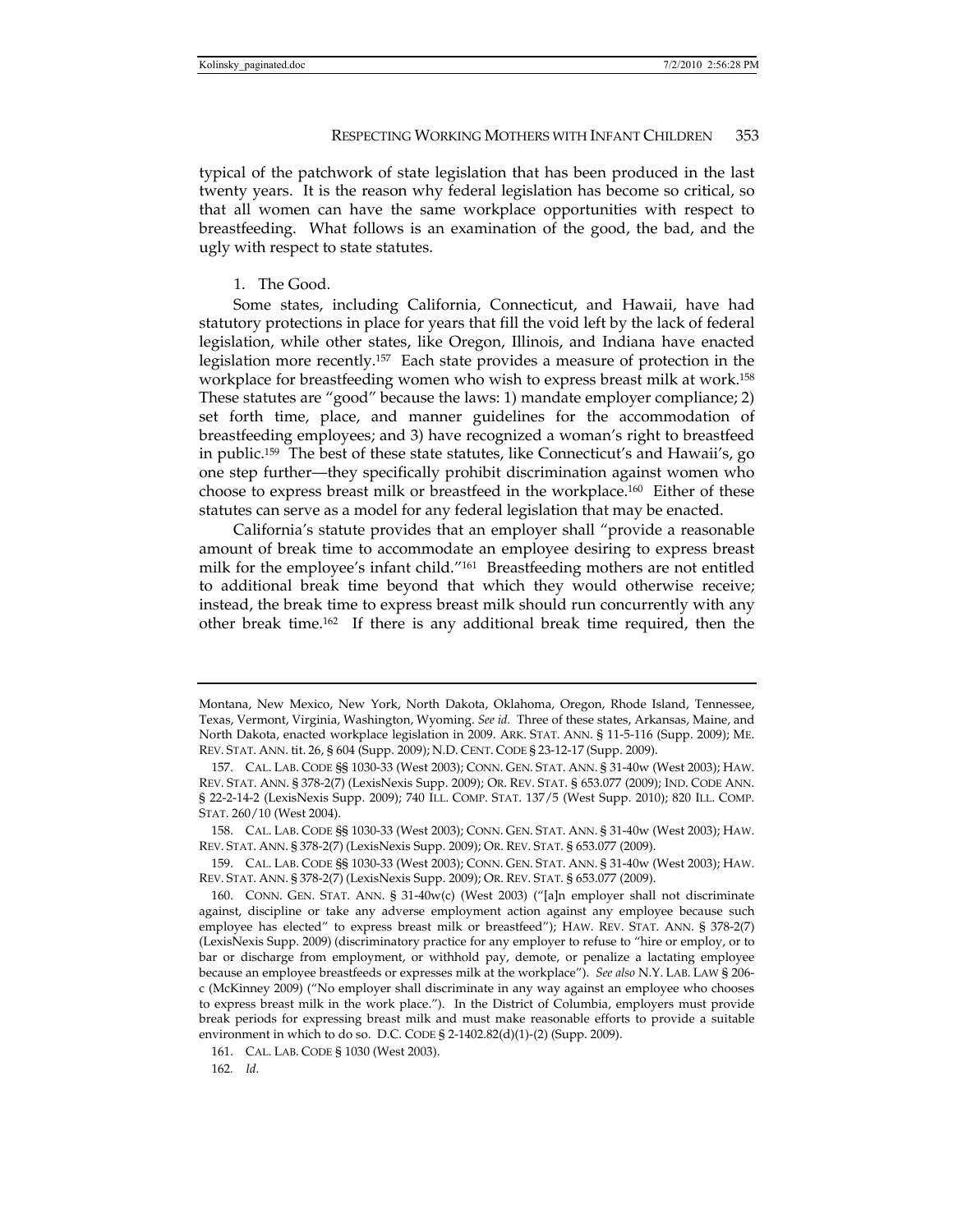remaining time is unpaid.163 California's statute applies to employers of all sizes.164

In Connecticut, "[n]o person may restrict or limit the right of a mother to breast-feed her child."165 In the workplace, an employer may not discriminate against, discipline, or take any adverse employment action against a woman because she chooses to express breast milk or breastfeed at work during meal or break periods.166 In fact, an employer, defined as a person engaged in business with one or more employees, shall make reasonable efforts to provide a room or location where the employee can express her breast milk privately.<sup>167</sup>

In Hawaii, a woman may breastfeed anywhere she otherwise has the right to be.168 If that right is violated, a woman may file a private cause of action and, if she prevails, she is entitled to reasonable attorneys' fees, court costs, and \$100.169 An employer in Hawaii may not "refuse to hire or employ, or to bar or discharge from employment, or withhold pay, demote or penalize a lactating employee because an employee breastfeeds or expresses milk at the workplace."170 Further, employers are required to permit employees to express breast milk or breastfeed during regular meal periods or breaks.171

Oregon moved from bad to good in its treatment of breastfeeding women in the workplace in 2008. In 2006, Oregon enacted legislation that permitted an employer to *allow* reasonable unpaid rest periods to accommodate breastfeeding mothers.172 The legislation provided for appropriate accommodations for time and location, but the entire statute was permissive, lacking any sort of incentive or enforcement mechanism.173 In 2008, Oregon made the accommodation of breastfeeding women in the workplace mandatory, but the statute still allows for an employer to demonstrate undue hardship in order to avoid compliance

171*. Id.* § 378-10. (LexisNexis 2004).

173*. See id.*

<sup>163</sup>*. Id.* However, a bill was introduced in the California Assembly during the 2009-2010 regular session that would require paid twenty-minute breaks for lactating employees who wished to pump. Assem. B. 514, 2009 Leg., 2009-2010 Reg. Sess. (Cal. 2009). The amendment to § 1030 would require a break to be provided for every four hours of work and the breaks would not take the place of other legally mandated meal breaks. *Id.* As of April 12, 2010, the bill remained in committee. *See* Legislative Counsel, State of Cal., Bill Documents, http://www.leginfo.ca.gov/cgibin/postquery?bill\_number=ab\_514&sess=CUR&house=B&author=de\_leon (last visited Apr. 12, 2010).

 <sup>164.</sup> Elizabeth L. Graves, *Complying with California's New Lactation Accommodation Law*, 25 L.A. LAW. 20, 20 (Feb. 2003). In her article, Graves uses the ADA as a point of comparison to demonstrate how employers would likely be required to comply with this new law.

 <sup>165.</sup> CONN. GEN. STAT. ANN. § 53-34b (West 2007).

<sup>166</sup>*. Id.* § 31-40w(a), (c) (West 2003).

<sup>167</sup>*. Id.* § 31-40w(b), (d). The statute specifically states that the room cannot be a toilet stall. *Id.* § 31-40w(b). The statute also contains an undue hardship clause that protects employers where action would require "significant difficulty or expense when considered in relation to factors such as the size of the business, its financial resources and the nature and structure of its operation." *Id*. § 31- 40w(d).

 <sup>168.</sup> HAW. REV. STAT. ANN. § 489-21 (LexisNexis 2009).

<sup>169</sup>*. Id.* § 489-22.

 <sup>170.</sup> HAW. REV. STAT. ANN. § 378-2 (LexisNexis 2009).

 <sup>172.</sup> An Act of July 7, 2005, ch. 618, § 2, 2005 Or. Laws 2 (effective January 1, 2006).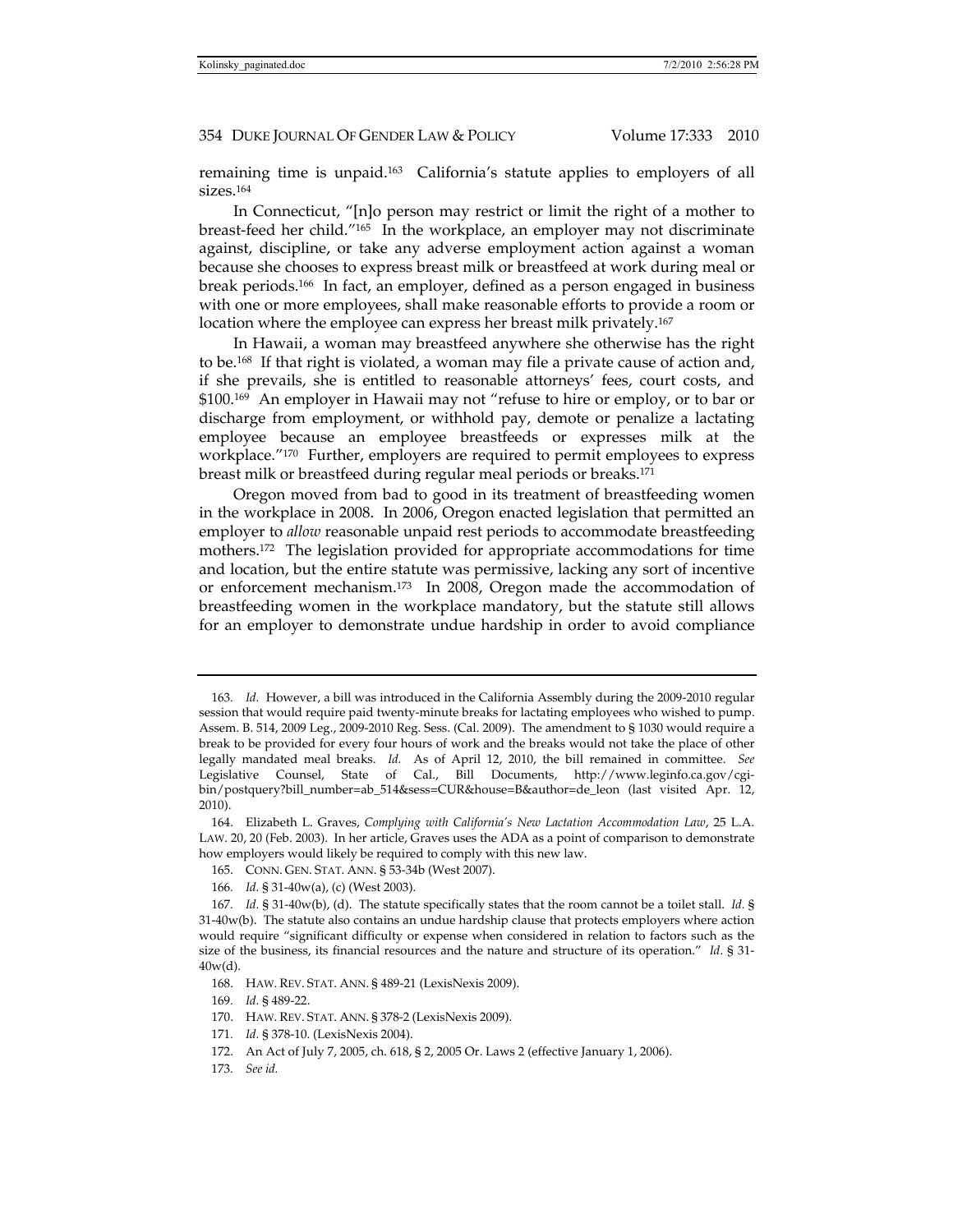with the statute.<sup>174</sup> The statute only applies to employers with more than twenty-five employees, and it only applies to women who are breastfeeding children under the age of eighteen months.175 While these are clearly less onerous than other drawbacks, they are still impediments to supporting a breastfeeding-friendly work environment.

Indiana has also recently moved from a permissive statute to one that requires an employer to accommodate a breastfeeding woman in the workplace.<sup>176</sup> The statute provides that an employer shall "[t]o the extent reasonably possible," provide a private location where an employee can express breast milk and a refrigerator or other cold storage space for keeping milk that has been expressed.<sup>177</sup> While the inclusion of a cold storage accommodation is an interesting statutory development, the statute has three distinct drawbacks: first, it only applies to persons or entities that employ twenty-five or more employees;<sup>178</sup> second, it does not require an employer to accommodate an employee's need to express breast milk at certain times; and third, it does not prohibit discrimination against women who choose to express breast milk at work.

Illinois almost gets it right. While Illinois recognizes the importance of supporting breastfeeding, it merely requires break time for a nursing mother to express milk, while failing to require employers to provide a place for a mother to express that breast milk.179

Montana provides comprehensive accommodation to breastfeeding mothers who return to work, even requiring written workplace policies supporting women who want to continue breastfeeding after returning to work.180 Montana has also rendered discriminatory employment practices against women who express breast milk in the workplace unlawful.181 The only problem in Montana is that all of this protection and support extends only to public employers; private employers are not required to support or encourage workplace accommodation for breastfeeding women.182

 <sup>174.</sup> OR. REV. STAT. § 653.077(4) (2009). It is worth noting that the statute permits an employer to allow an employee to temporarily change job duties if the employee's regular job duties do not allow her to express milk. *Id.* § 653.077(6).

<sup>175</sup>*. Id.* § 653.077(7), (8).

 <sup>176.</sup> IND. CODE ANN. § 22-2-14-2 (LexisNexis Supp. 2009).

<sup>177</sup>*. Id.* § 22-2-14-2(b). Interestingly, the statute also protects employers from liability for any harm caused by or arising from the expression or storage of breast milk as long as there is no willful misconduct, gross negligence, or bad faith on the part of the employer. *Id.* § 22-2-14-2(c).

<sup>178</sup>*. Id.* § 22-2-14-1.

<sup>179</sup>*. See* 740 ILL. COMP. STAT. 137/5 (West Supp. 2010); 820 ILL. COMP. STAT. 260/10 (West 2004). § 260/10 also fails to define the term "unduly disrupt[s]." *See also* MISS. CODE. ANN. § 71-1-55 (Supp. 2009) (providing "No employer shall prohibit an employee from expressing breast milk during any meal period or other break period provided by the employer." There is no requirement that the employer provide a place to express breast milk.).

 <sup>180.</sup> MONT. CODE ANN. § 39-2-215 (2009). *See id.* §§ 39-2-216 to 217.

<sup>181</sup>*. Id*. § 39-2-215(2).

<sup>182</sup>*. Id*. § 39-2-215(1) (Public employers include state and county governments, municipalities, school districts, and the university system.).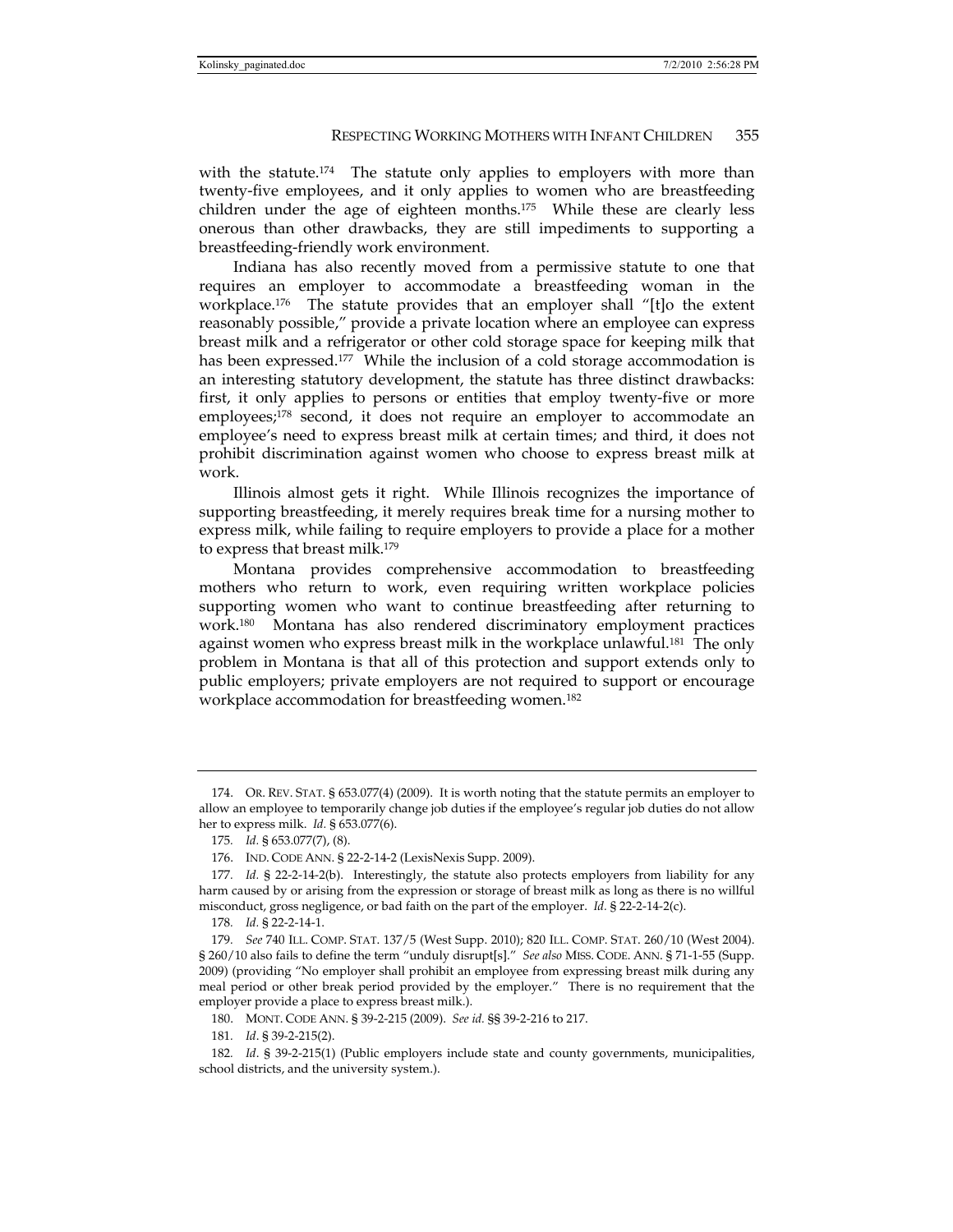# 2. The Bad.183

In 1993, Florida passed legislation exempting breastfeeding from criminal statutes.184 The state also recognized a mother's right to breastfeed her baby in any location, public or private, where the mother is otherwise authorized to be.185 Despite its early action, Florida has failed to keep pace with the current needs of women in the workplace and its legislation has remained stagnant. It does not even encourage or "allow" employers to accommodate breastfeeding women.

Several states, like Florida, have recognized the importance of breastfeeding in preambles and legislation, but these same states have failed to take any affirmative steps forward in terms of protecting a woman's rights in the workplace.186 Instead the states seem to pay lip service to the importance of the issue without acknowledging the scope of the problem or taking any decisive action.

Colorado moved to protect a woman's right to breastfeed in public in 2004.187 In doing so, it set forth a lengthy declaration of the benefits of breastfeeding.188 The Colorado legislature committed itself to "become involved in the national movement to recognize the medical importance of breastfeeding, within the scope of complete pediatric care, and to encourage removal of societal boundaries placed on breastfeeding in public."189 Colorado's recognition of the need without any action for the last five years has done little to advance the cause of breastfeeding women in the workplace. Kansas has similarly recognized the importance of breastfeeding and stated that "it is . . . the public policy of Kansas that a mother's choice to breastfeed should be supported and encouraged to the greatest extent possible."190 However, Kansas has enacted no laws to protect a breastfeeding woman from discrimination in the workplace and it has enacted no laws requiring accommodation of breastfeeding women in the workplace.

Georgia protects a mother's right to breastfeed her child anywhere she is otherwise authorized to be.191 The state also recognizes that "[t]he breastfeeding of a baby is an important and basic act of nurture which should be encouraged in the interests of maternal and child health."192 Georgia has taken

 <sup>183.</sup> In categorizing these statutory schemes, the author does not wish to minimize the large step forward several states have made in decriminalizing breastfeeding and in recognizing a woman's right to breastfeed in public, but in terms of developing a breastfeeding culture, particularly in the workplace, these states lag far behind.

 <sup>184.</sup> FLA. STAT. ANN. §§ 800.02 - 800.04 (West 2007). *See id.* § 847.001(10) (West Supp. 2010) ("A mother's breastfeeding of her baby is not under any circumstance 'obscene.'").

<sup>185</sup>*. Id.* § 383.015 (West 2007).

<sup>186</sup>*. See, e.g.*, COLO. REV. STAT. ANN.§ 8-13.5-102 (2008); LA. REV. STAT. ANN. § 51:2247.1 (2003); NEV. REV. STAT. ANN. § 201.232 (LexisNexis 2006) (legislative declaration and statute issued in 1995).

 <sup>187.</sup> COLO. REV. STAT. ANN. § 25-6-302 (2008). *See* Act of Apr. 23, 2004, ch. 187, § 1, 2004 Colo. Sess. Laws 597 (effective Apr. 23, 2004).

 <sup>188.</sup> COLO. REV. STAT. ANN. § 8-13.5-102 (2008).

 <sup>189.</sup> Act of Apr. 23, 2004, ch. 187, § 1, 2004 Colo. Sess. Laws 597 (effective Apr. 23, 2004).

 <sup>190.</sup> KAN. STAT. ANN. §65-1,248 (Supp. 2008).

 <sup>191.</sup> GA. CODE ANN. § 31-1-9 (2009).

<sup>192</sup>*. Id.*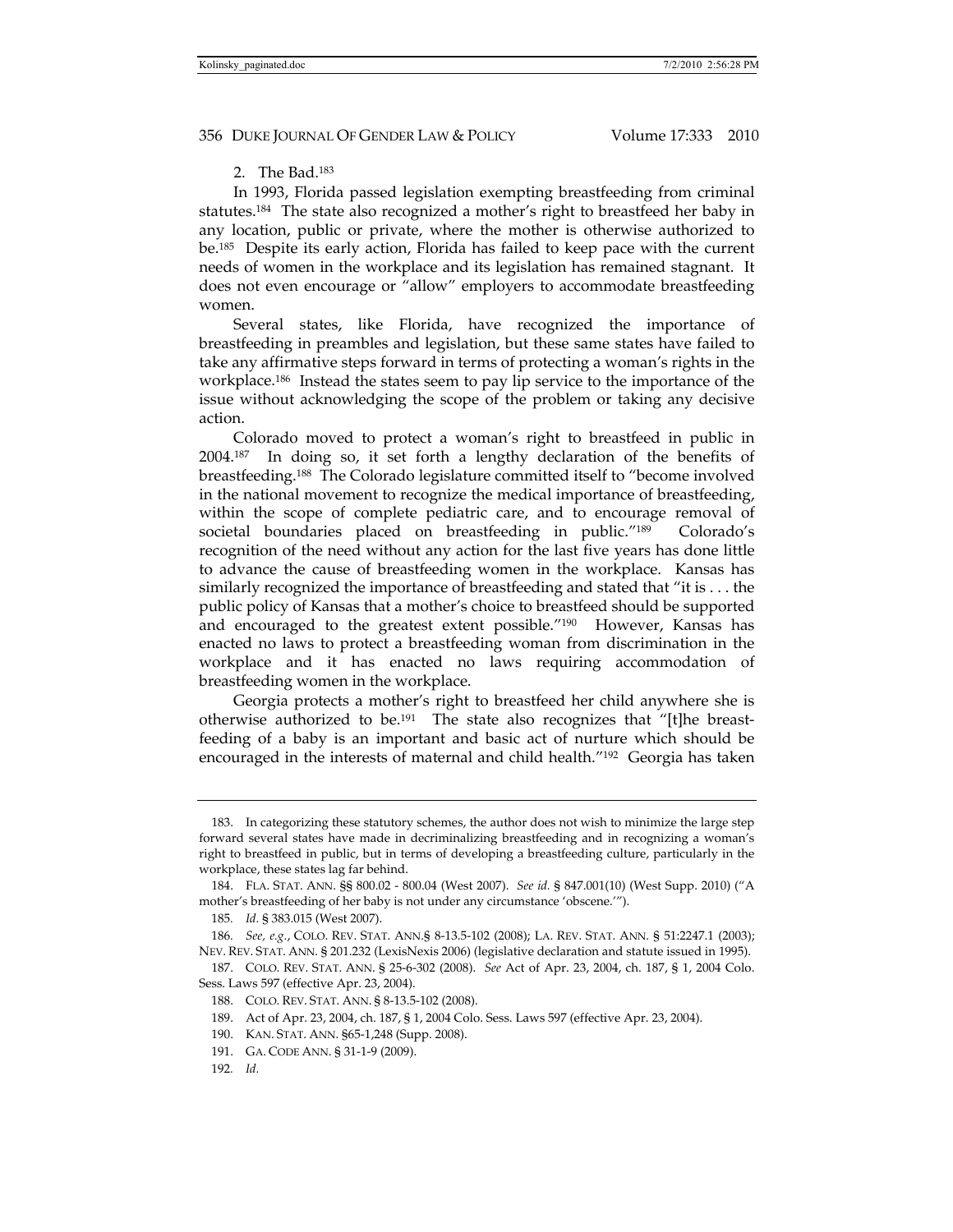the step of encouraging employers to accommodate breastfeeding mothers, but its statute is merely permissive.193

#### 3. The Ugly.

While its treatment of breastfeeding women has recently improved, Arkansas provides a perfect example of what can happen without proper protection in the workplace. Prior to 2009, Arkansas did not provide any statutory protection for breastfeeding women in the workplace.194 Under Arkansas law, an individual is disqualified for unemployment benefits if he or she "voluntarily and without good cause connected with the work left his or her last work."<sup>195</sup> The statute specifically exempts individuals who leave their last employment because of illness, injury, pregnancy, or disability after "making reasonable efforts to preserve his or her job rights."196

In 1993, Jolie Perdrix-Wang, a chemist, voluntarily left her employment when her employer would not accommodate her need to avoid exposure to certain chemicals while she continued to breastfeed her infant after returning to work.197 During her pregnancy, Perdrix-Wang had continued her work as a chemist under certain restrictions that limited the contact she could have with certain chemicals.198 When she returned to work, her baby's pediatrician recommended that she continue to avoid certain chemicals to protect the integrity of her breast milk.199 Perdrix-Wang sought a four month accommodation so that she could continue to breastfeed her child.200

Perdrix-Wang's employer refused to accommodate her request because her decision to breastfeed was a personal one and not based on necessity.201 The Arkansas Court of Appeals, sitting *en banc*, found that "the mere fact that breastfeeding may be the 'best' of two available methods of feeding a child does not compel a finding of good cause to quit  $\dots$ .  $\frac{7202}{2}$  Instead the court held that Perdrix-Wang's decision was not supported by "medical advice or any evidence of the degree to which breast-feeding might benefit the baby or protect her from harm" and that she had failed to demonstrate good cause.<sup>203</sup> The Arkansas statute protected voluntary separation based on disability, illness, and pregnancy, but the court refused to extend that protection to a breastfeeding woman who was faced with a choice that would impact her and her newborn infant's health. When her employer refused to continue the accommodation it

- 201*. Id.* at 638.
- 202*. Id.* at 639.
- 203*. Id.*

<sup>193</sup>*. Id.* § 34-1-6(b) (2008) (providing an employer *may* provide reasonable unpaid break time and an employer *may* make reasonable efforts to provide a room or other location). Strangely, the statute goes on to provide that "[a]n employer is not required to provide break time under this Code section if to do so would unduly disrupt the operations of the employer." *Id.*

 <sup>194.</sup> ARK. CODE ANN. §§ 5-14-112, 20-27-2001 (Supp. 2009).

<sup>195</sup>*. Id.* § 11-10-513(a)(1).

<sup>196</sup>*. Id.* § 11-10-513(b)(2).

 <sup>197.</sup> Perdrix-Wang v. Dir., Employment Sec. Dep't, 856 S.W.2d 636, 637-38 (Ark. 1993).

<sup>198</sup>*. Id.* at 637.

<sup>199</sup>*. Id.*

<sup>200</sup>*. Id.*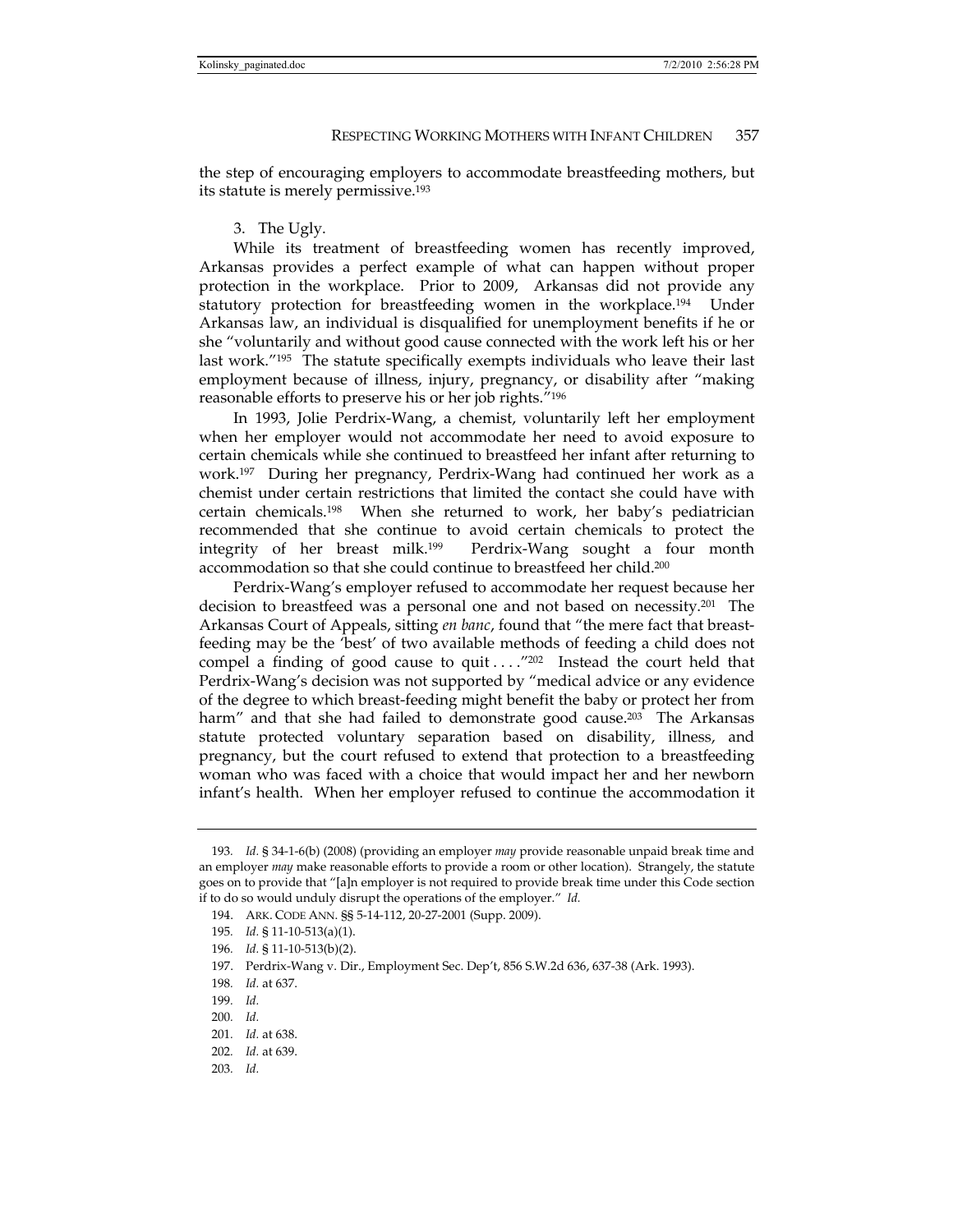had already provided during her pregnancy, Perdrix-Wang was placed in "an untenable position of having to make a choice between Scylla of endangering the well-being of her child and Charybdis of being demoted."204

The appellate court went beyond simply failing to extend unemployment benefits to breastfeeding women who are unable to continue to work without reasonable accommodation. The court of appeals decision could have actually deterred a woman from continuing to breastfeed once she returns to work and offers no incentive for employers to support breastfeeding. It gave employers the right in all but the most limited circumstances to deny accommodation to breastfeeding women without penalty. Perhaps the most disheartening part of the court of appeals' decision was its failure to acknowledge the benefits of breastfeeding for any child, not just a child who may require breast milk for medical reasons.205

In Ohio, the Supreme Court decided to avoid the question in its entirety.206 LaNisa Allen filed suit against her employer alleging discrimination under Ohio's Fair Employment Practices Act and Pregnancy Discrimination Act.207 Allen took unauthorized breaks from her workstation during a two week period in order to pump breast milk; her supervisor terminated her for "failure to 'follow directions.'"208

The Ohio Supreme Court refused to address whether Allen, as a female lactating employee, could even state a cause of action for employment discrimination under Ohio law. In affirming the court of appeals, the Ohio Supreme Court held that there was no basis upon which a jury could conclude that the employer's articulated nondiscriminatory reason for her termination insubordination—was a pretext for discrimination based upon her pregnancy or conditions related to her pregnancy.209 Instead, Allen was simply and plainly terminated as an employee at will for taking an unauthorized, extra break.210

In her concurrence, Ohio Supreme Court Justice Maureen O'Connor took the majority to task for failing to address the larger question of whether

<sup>204</sup>*. Id.* at 640 (Rogers, J., dissenting) (Judge Rogers and Judge Robbins, who joined in the dissent, urged the legislature to consider the health benefits of breastfeeding.). As noted earlier, prior to, Arkansas's legislature had failed to take any steps in this direction.

 <sup>205.</sup> Inherent in the court's decision is an acknowledgement that, in certain circumstances, breast milk is best. However, a healthy child is now not entitled to the same protection as a sickly child and the mother of a healthy child may not exercise her right to breastfeed her child because the child can tolerate infant formula.

 <sup>206.</sup> Allen v. Totes/Isotoner Corp., 915 N.E.2d 622, 624 (Ohio 2009) (per curiam) (finding that the employer's stated reason for firing the plaintiff was legitimate and therefore supported a grant of summary judgment in its favor and refusing to consider whether or not she could state a cause of action for discrimination based on the fact she was lactating).

<sup>207</sup>*. Id.* at 623 (citing OHIO REV. CODE ANN. § 4112 (West Supp. 2010)).

<sup>208</sup>*. Id.* at 623, 627.

<sup>209</sup>*. Id.* at 624. Writing in dissent, Justice Pfeifer noted that it was unclear why the majority chose to approach the problem backward, relying on the legitimate nondiscriminatory reason and failing to answer the question of whether she even asserted a "cognizable cause of action." *Id.* at 632 (Pfeifer, J., dissenting).

<sup>210</sup>*. Id.* at 624 (per curiam).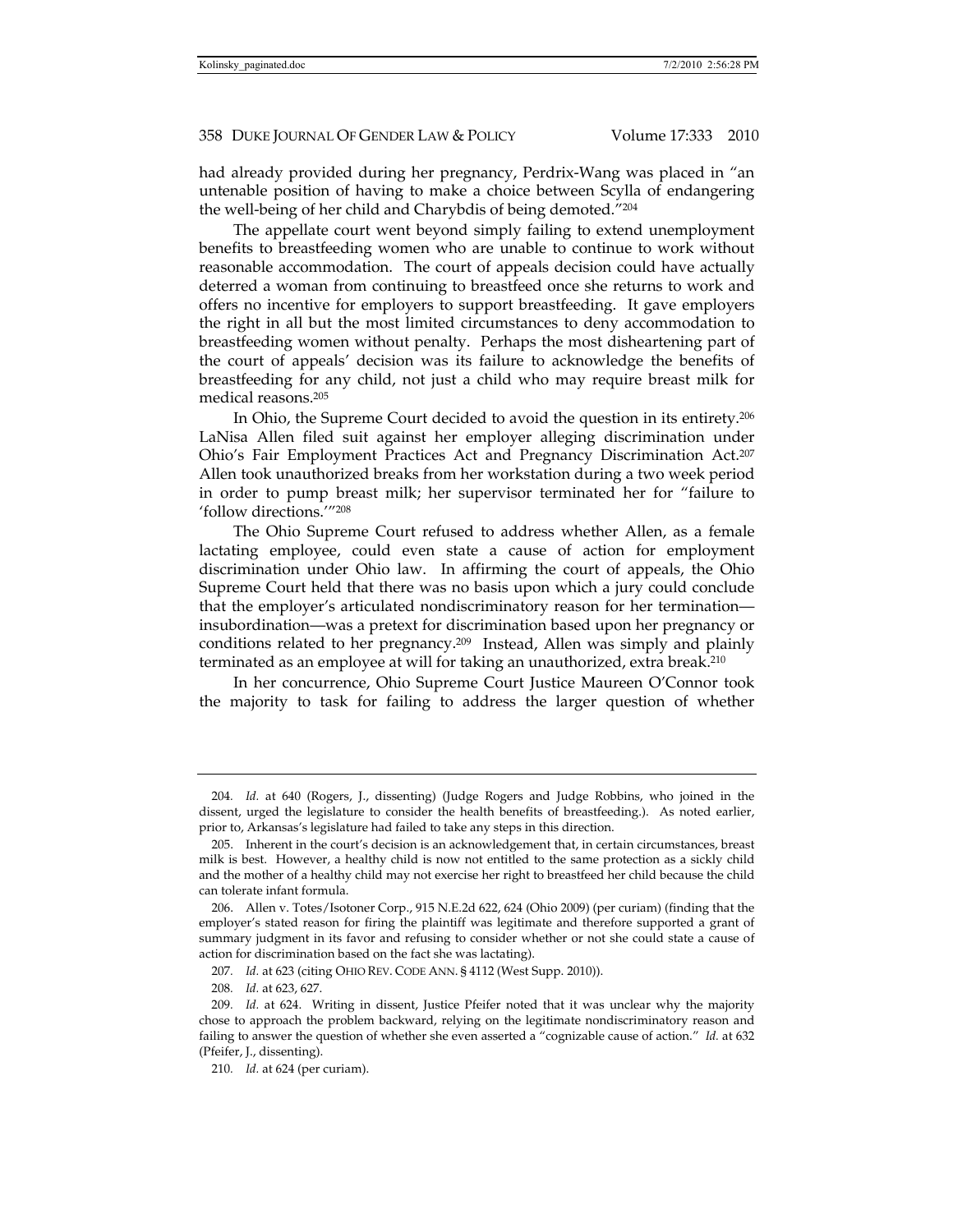discrimination claims based on lactation alone are recognized by Ohio law.211 While the Ohio Supreme Court justices were in agreement that Allen could not prove a prima facie case, only Justice O'Connor's concurrence addressed the elephant in the room. Ultimately, she held that lactation falls within the scope of Ohio's Fair Employment Practices Act and that employment discrimination against lactating women is prohibited.212 Just like the Arkansas Court in *Perdrix-Wang*, the Ohio Supreme Court is sending mixed signals to women in the workplace. By focusing on the employer's reason for termination rather than whether she can state a claim for discrimination, the Court has effectively precluded lactating women from suing under the statute unless the employer expressly states that the termination was based on her status as a lactating woman.

Many states, like Idaho<sup>213</sup> and Nebraska,<sup>214</sup> merely permit a woman who is breastfeeding to request deferral of jury duty which does absolutely nothing to support and encourage a breastfeeding culture. Other states have simply done nothing.

## III. PROPOSED SOLUTIONS AT THE FEDERAL LEVEL.

In addressing this problem at a federal level, Congress must consider the underlying reasons why federal legislation is necessary to protect breastfeeding women in the workplace. Congress must also consider what is necessary to create effective legislation to protect a breastfeeding woman in the workplace. First, there is no federal law that protects a woman who chooses to breastfeed and work from suffering harassment or disparate treatment in the workplace. Second, there are significant health benefits that will inure to infants, mothers, employers, and society at large if employers are required to accommodate women who wish to breastfeed. Third, such legislation would prevent discrimination and would honor a woman's constitutional right to privacy.215 Finally, there is the need to address the disparate impact on the poorest and

<sup>211</sup>*. Id.* at 625-26. (O'Connor, J. concurring). Justices O'Connor and Pfeifer were not alone in their opinion of the majority's approach. *See id.* at 625. (Moyer, C.J., concurring) (agreeing that summary judgment was properly granted, but joining Justice O'Connor's opinion based on her discussion of the merits).

<sup>212</sup>*. Id.* at 630. (O'Connor, J. concurring).

 <sup>213.</sup> IDAHO CODE ANN. § 2-212 (Supp. 2009). It is worth noting that, in spite of its poor support of breastfeeding, Idaho has achieved some of the Healthy People 2010 objectives. *See* CTRS. FOR DISEASE CONTROL & PREVENTION, BREASTFEEDING REPORT CARD, *supra* note 95.

 <sup>214.</sup> NEB. REV. STAT. ANN. § 25-1601 (LexisNexis 2004).

 <sup>215.</sup> The Fifth Circuit recognized that a woman's right to breastfeed deserved the same protection as other fundamental rights including marriage, procreation, contraception, abortion, and family relationships. Dike v. School Bd. of Orange County, 650 F.2d 783, 786 (5th Cir. Unit B July 1981), *overruled by* Shahar v. Bowers*,* 114 F.3d 1097, 1102 (11th Cir. 1997). However, the Eleventh Circuit later held that, to the extent the Fifth Circuit required application of strict scrutiny, it was overruled. *Shahar*, 114 F.3d at 1102 (analyzing the proper constitutional standard to be applied where an employee claimed a job offer was withdrawn based on her decision to enter into a samesex marriage). Even though *Dike* was overruled, there is still an argument that a woman's right to breastfeed should be considered in the same manner as procreation, contraception, abortion and family relationships.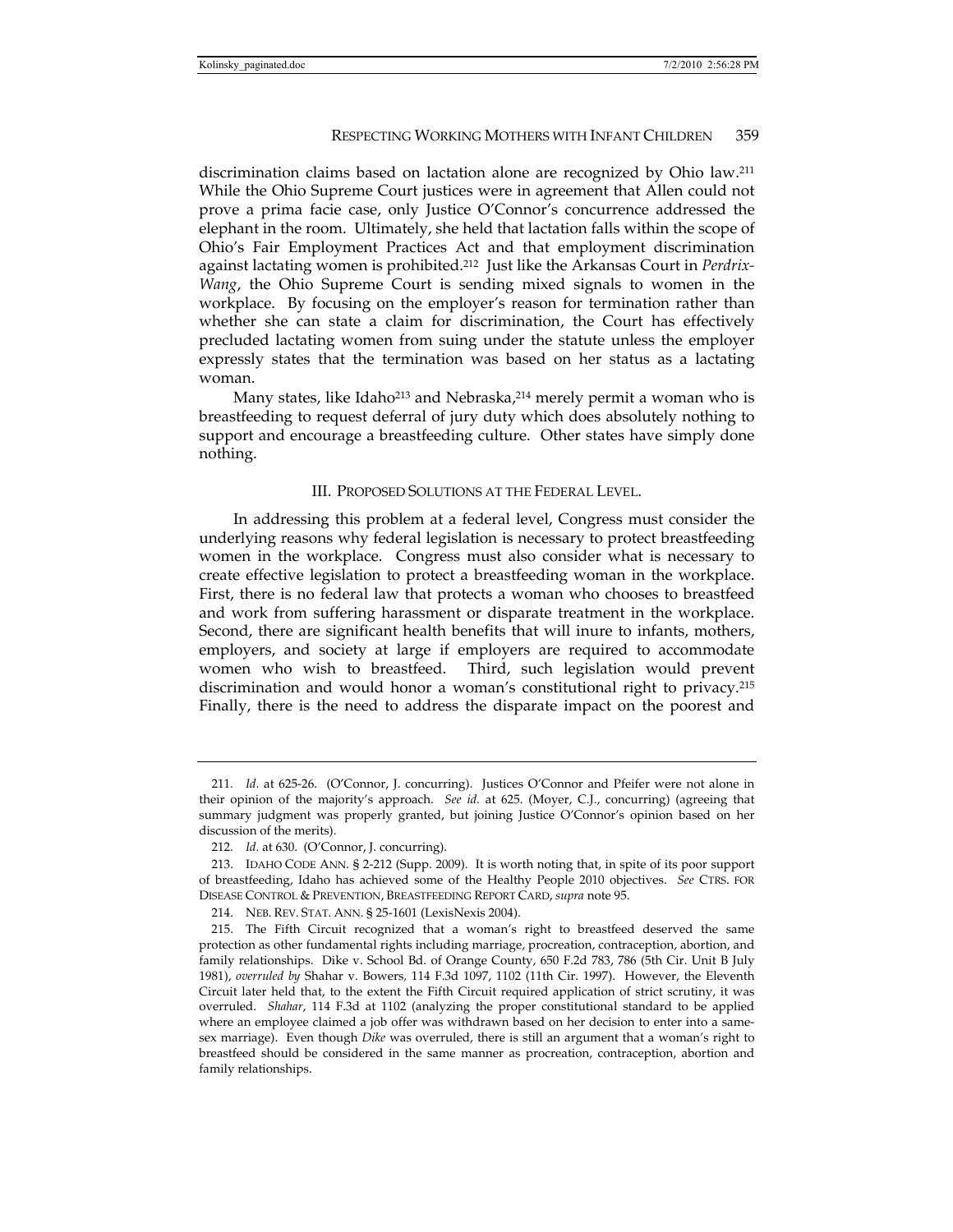most vulnerable members of society, women and children, when it comes to the exercise of this right.

There is, however, another reason to enact such legislation which is discrete yet distinct. The enactment of federal legislation does more than create legal protections where none existed previously; it can recognize a sea change in society's values or crystallize an issue of importance. The legislative branch is often called upon to set a threshold in the workplace below which we, as a society, will not let others slip.<sup>216</sup> Federal legislation has helped push through barriers of race, creed, color, gender, and disability in the workplace by placing a value on the contribution of certain members of our society and shifting our focus toward equal treatment while celebrating our differences.217

Breastfeeding is an oft-ignored gender issue that has not been adequately addressed. In our society, women's breasts carry a stigma of sexuality, sensuality, physicality, and desire. While there is nothing sexually explicit about breastfeeding, it carries the same stigma—fairly or not—because it often requires a woman to expose some part of her breast.218

In one instance, a woman who was breastfeeding her child discretely in her seat near the window, exposing no part of her skin, was removed from the flight before takeoff because she refused a flight attendant's request to cover her child with an airline blanket while she was nursing.<sup>219</sup> The mother, Emily Gillette, who complied out of embarrassment, filed a complaint with the Vermont Human Rights Commission.220 An investigation by the Commission revealed that both Delta and Freedom Airlines permitted breastfeeding on their flights, but neither company had a written policy about breastfeeding on airplanes.<sup>221</sup> Under Vermont law, a mother may breastfeed anywhere she otherwise has the

 219. Associated Press, *Woman Kicked off Plane for Breast-feeding Baby*, Nov. 16, 2006, *available at* http://www.msnbc.msn.com/id/15720339.

220*. Id.*

<sup>216</sup>*. See* Title VII of the Civil Rights Act of 1964, 42 U.S.C. § 2000e-2(a) (2006) (focusing on eradicating discrimination in the workplace); Americans with Disabilities Act, 42 U.S.C. § 12101(b)(4) (2006) (invoking the sweep of congressional authority including the power to enforce the Fourteenth Amendment and regulate commerce); Age Discrimination in Employment Act, 29 U.S.C. § 621(b) (2006) (recognizing the need to promote employment of older persons based on ability rather than age and to help employers and older workers find ways to address the impact of an aging population on employment).

 <sup>217.</sup> United States v. Virginia, 518 U.S. 515, 533 (1996). The Supreme Court stated that inherent differences between men and women should be cause for celebration but not for artificial constraints on an individual's opportunity. *Id.* As a society, we should celebrate a woman's ability to breastfeed and reasonably accommodate that ability in the workplace, just as Congress has seen fit to do for pregnancy.

<sup>218</sup>*. See* Thomas Korosec, *1-Hour Arrest, When Does a Snapshot of a Mother Breast-feeding Her Child Become Kiddie Porn? Ask the Richardson Police*, DALLAS OBSERVER, Apr. 17, 2003, *available at*  http://www.dallasobserver.com/2003-04-17/news/1-hour-arrest (mother and father arrested for photograph of mother breastfeeding toddler for sexual performance by a child and both children taken from parents by Child Protective Services in Texas).

 <sup>221.</sup> Gillette v. Delta Air Lines, HRC Charge No. PA07-0007 (investigative report Mar. 27, 2008), at 22 (Vt. Hum. Rights Comm'n). The investigation revealed that the only person offended by the breastfeeding was the flight attendant who took it upon herself to have Gillette and her husband removed from the airplane. *Id*. at 4-5.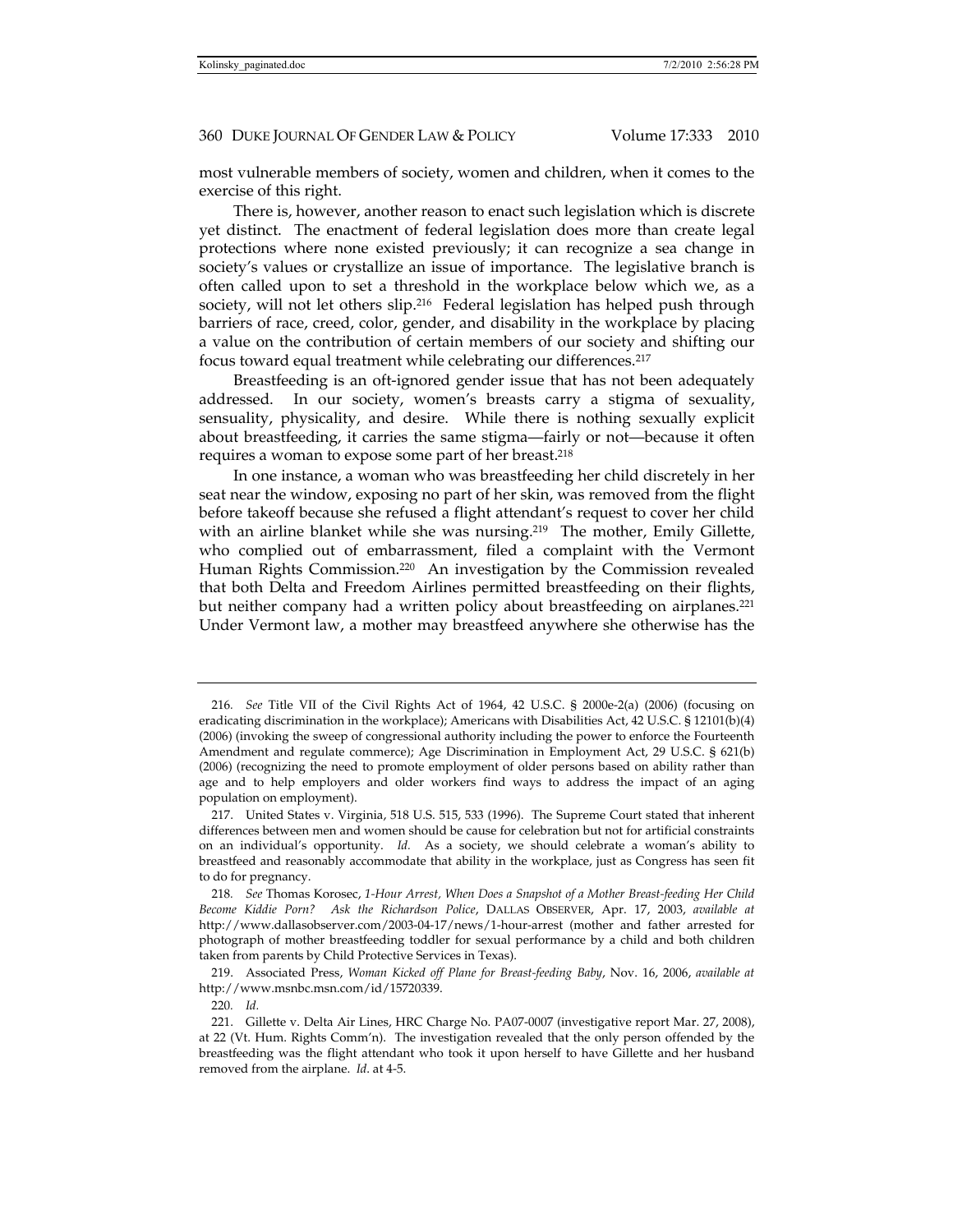right to be.222 The Vermont Human Rights Commission issued a Final Determination on March 27, 2008, finding that there were reasonable grounds to believe Mesa Air Group/Freedom Airlines illegally discriminated against Emily Gillette in public accommodations on the basis of breastfeeding.<sup>223</sup>

Sometimes federal legislation is necessary to send a message about what we as a society deem important, or about what rights should be recognized. When a woman chooses to breastfeed, she is making a personal, very unique choice about how she will use her body. In that sense, a woman who chooses to breastfeed is no different from a woman who chooses to become pregnant and give birth, and she should be afforded the same protection.

Any comprehensive legislation must address three crucial pillars of support. First, it must recognize that a woman has the right to breastfeed and should be given the opportunity to do so, even at work. In the case of Emily Gillette, this simple recognition allowed her to file a complaint with the Vermont Human Rights Commission.224

Second, protection under Title VII must be explicitly extended to breastfeeding women. Any such protection should clearly indicate it extends to women who are breastfeeding or who are expressing breast milk at work for consumption by their infant child.225

Third, reasonable accommodation for breastfeeding women should be required of employers, regardless of size, unless the employer can demonstrate an undue hardship.226

 225. The current version of the Breastfeeding Promotion Act proposed by Representative Carolyn Maloney seeks to correct the deficiency in Title VII by explicitly protecting lactation from discrimination in the workplace. Breastfeeding Promotion Act, H.R. 2819, 111th Cong. (2009). The Act seeks "to clarify that breastfeeding and expressing breast milk in the workplace are protected conduct under the amendment made by the Pregnancy Discrimination Act of 1978 to [T]itle VII of the Civil Rights Act of 1964." *Id.* § 101(b)(2).

 226. The 2009 version of the Breastfeeding Promotion Act would amend section seven of the Fair Labor Standards Act to require that employers provide reasonable break time and a private place, other than a bathroom, for employees to express breast milk for one year after a child's birth. Breastfeeding Promotion Act, H.R. 2819, 111th Cong. § 501(a)(r)(1) (2009). Unfortunately, the same section also limits this requirement to employers who employ "50 or more employees for each working day during each of 20 or more calendar workweeks in the current or preceding calendar year." *Id.* § 501(a)(r)(2). As of March 30, 2010, the substance of the 2009 Breastfeeding Promotion Act was adopted as part of Healthcare Reform. *See* NAT'L CONFERENCE OF STATE LEGIS., *supra* note 154. The new law amends the Fair Labor Standards Act, 29 U.S.C. § 207 (2006), to require employers to provide reasonable unpaid breaks for a woman to express breast milk for up to one year after the

 <sup>222.</sup> VT. STAT. ANN. tit. 9 § 4502(j) (Supp. 2009).

 <sup>223.</sup> Gillette v. Delta Air Lines, HRC Charge No. PA07-0007 (final determination Mar. 27, 2008) (Vt. Hum. Rights Comm'n). On October 7, 2009, Gillette filed a complaint in federal court against Delta Airlines, Freedom Airlines and Mesa Air Group for violation of her civil rights. *See* Dave Gram, *Woman Thrown Off Plane for Breast-feeding Sues*, ASSOCIATED PRESS FIN. WIRE, Oct. 8, 2009.

 <sup>224.</sup> Gillette v. Delta Air Lines, HRC Charge No. PA07-0007 (final determination Mar. 27, 2008) (Vt. Hum. Rights Comm'n); Bridget Barry Caswell, *Commission: Airline Discriminated -Against Breastfeeding Mother*, WCAX NEWS, Mar. 27, 2008, *available at* http://www.wcax.com/global/ story.asp?s=8077241. It stands in stark contrast to *Derungs* wherein a federal court found that no law protected the rights of breastfed children and their mothers. *See Derungs* , 374 F.3d at 428. Fortunately, the ruling in *Derungs* prompted Ohio to adopt a statute protecting the right of a mother to breastfeed her child anywhere she has the right to be. *See* OHIO REV. CODE ANN. § 3781.55 (West 2006).